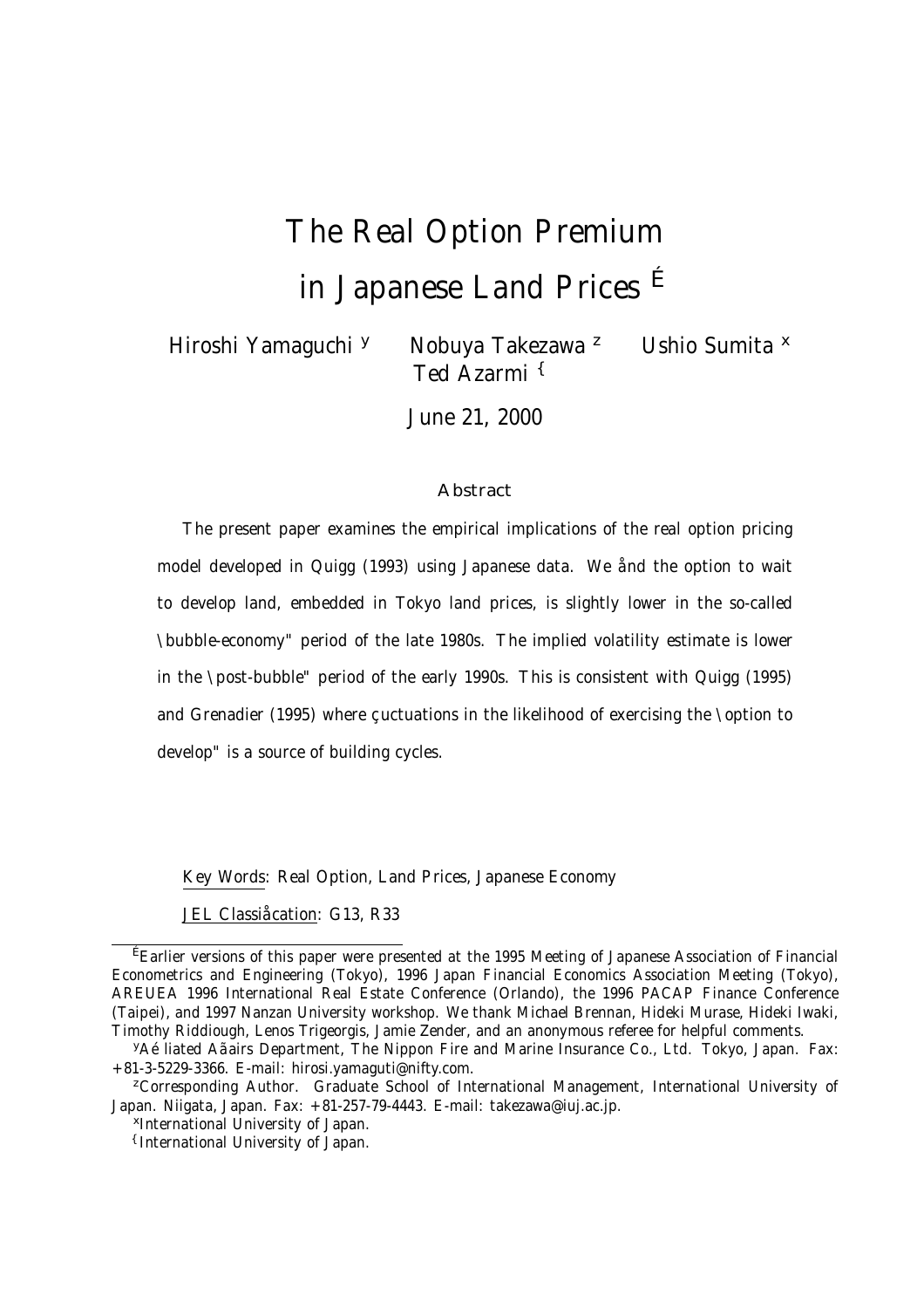## 1 INTRODUCTION

For the past arty years, Japanese real estate prices have increased by at least twelvefold. <sup>1</sup> Since land prices have continued to increase year after year, real estate has been perceived as a good investment in Japan, particularly in Tokyo. This phenomenon in real estate investment is referred to as tochi-shinwa, implying that land prices would never decline in the long run (Ito, 1992). <sup>2</sup> This perception atted especially well with people's intuition as they saw a sharp appreciation of land prices in the second half of the 1980s, a period to which we refer to now as the \bubble-economy" period. This perception, however, proved wrong as Tokyo residential land prices peaked around 1988, remained relatively stagnant until 1991, and then began to decline dramatically around 1992 for the årst time in Japan's post-war history. Figure 1 shows how the Tokyo real estate market behaved during this period. The thick straight line represents the Land Price Index for Tokyo residential land properties disclosed by the National Land Agency (Kokudocho). The index doubled in value around 1987. The dotted line and the straight line with square markers in Figure 1 represent the housing starts and land transactions, respectively, in Tokyo. Both measures show that the real estate market was most active around 1986-88, and became stagnant in the 1990s.

This recent history of the Japanese real estate market enables us to test the predictions of the real option pricing model in two very diãerent investment environments. We investigate the empirical implications of option-based real estate valuation in a period when the Tokyo real estate market was the most active in the late 1980s and in a period when the market became increasingly stagnant in the early 1990s. Proåt-maximizing real estate developers are willing to commit to development when the payoã is rewarding, and unwilling under a less proåtable environment. This market-timing behavior of developers should aãect the overall real estate development activity in the economy. <sup>3</sup>

<sup>&</sup>lt;sup>1</sup>Stone and Ziemba (1993) provide an overview of the economics of Japanese land prices.

 $2An$  exception is when land prices dropped in 1975 during the recession after the årst oil shock.

<sup>&</sup>lt;sup>3</sup>One could argue that simply selling the vacant lot, or developing the lot immediately and then waiting to sell (develop-and-hold) are alternative strategies to waiting to develop (wait-to-develop real option). The wait-to-develop option, we argue, is relevant in the Japanese context.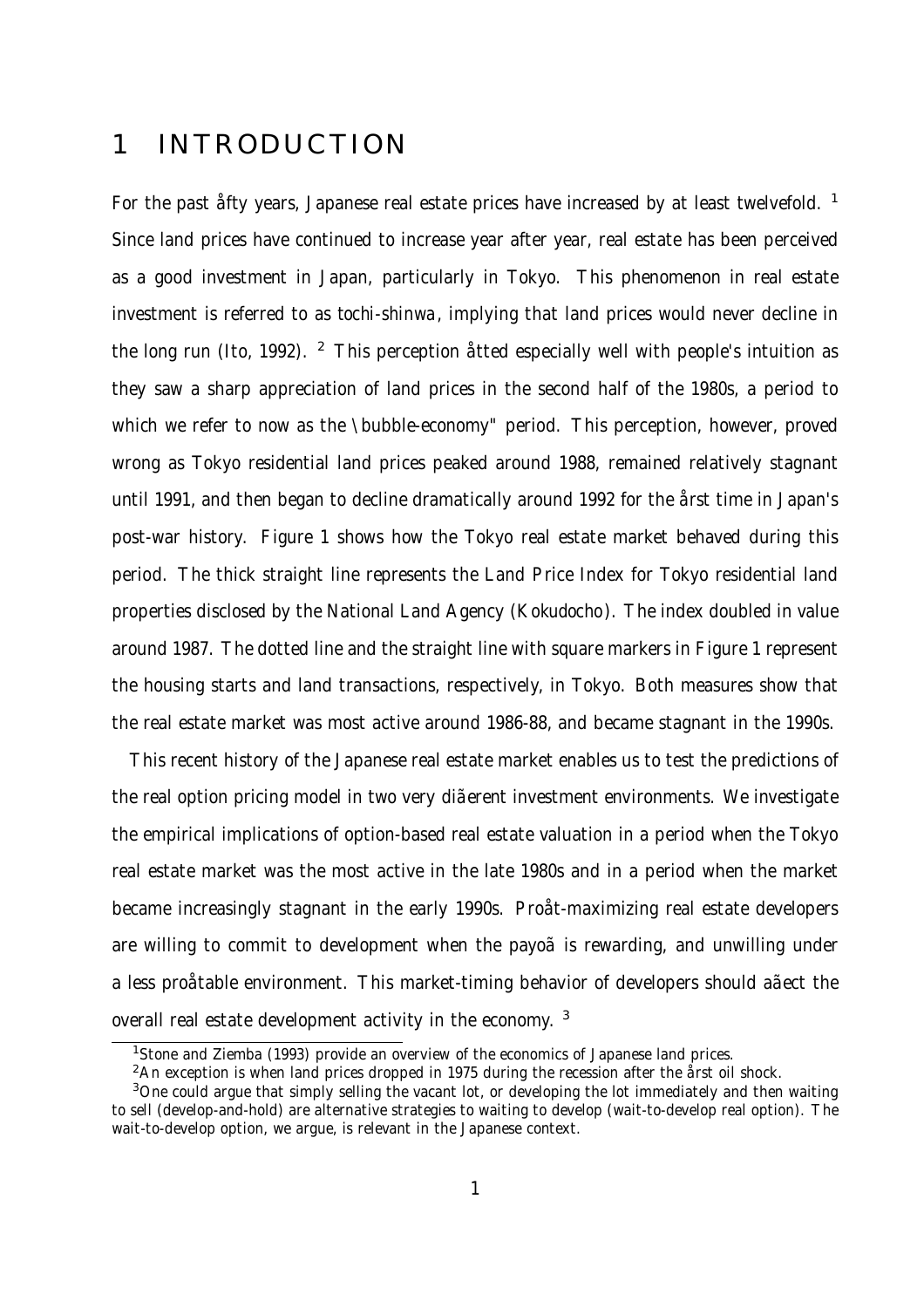Option pricing technology is applicable not only to the valuation of ånancial assets but also to that of real assets. Dixit and Pindyck (1994), and Trigeorgis (1996) provide comprehensive coverage of real option theory. Theoretical real option pricing models have been developed in various contexts; Brennan and Schwartz (1985) value the option to temporarily shut down and restart in natural resource investment decisions; McDonald and Siegel (1986) develop a model to value the option to defer investments; Dixit (1989) values entry and exit çexibility for capital investments; Gibson and Schwartz (1990) value oil contingent claims; Pindyck (1993) deals with investment decisions under cost uncertainty; Trigeorgis (1993) values corporate investment projects as a bundle of multiple real options with interactions among them; Kulatilaka (1995) values models of general operating çexibility as real options; Abel, Dixit, Eberly and Pindyck (1996) value options to expand or contract and their eãect on the årm's incentives to invest; among others.

Several papers have applied real option models in the context of real estate. Titman (1985) provides the basic framework and intuition behind the real option pricing model that is tested in this paper. In his two-dated, binomial model, a plot of vacant land is viewed as an option. The owner chooses the timing to develop so as to obtain a higher payoã from the developed property. Development is required to exploit the potential of the vacant land but this also involves development costs. The development cost is at least partially irreversible. Landowners would be better oã if they can wait and see how the payoã from developed property changes. This structure closely resembles that of a call option on ånancial assets, say, a stock, if we view the undeveloped land as the option, the developed property as the

In Japan, a building is considered an asset which is independent from the site and is priced and taxed accordingly. Since the second half of 1980s, the capital gains tax rates on recently acquired land has substantially increased relative to rates on buildings. Developers would ånd it in their interest to sell the newly developed property as soon as possible to take advantage of the capital gains tax diãerential between land and buildings. Thus selling a plot of vacant land has been in general an unpreferrable alternative to take.

In addition, the economic life of a building in Japan tends to be shorter than it ought to be from a functional point of view. Due to the Japanese preference for \new" houses, Japanese houses are rebuilt on an average every 20-24 years, and houses with ages of 10-15 years are often priced lower in the market because the buyers would eliminate the old building and redevelop the sites. Developers are thus induced to sell the developed property as soon as possible since the economic value of the building will decline dramatically, thus making the \develop-and-hold" strategy less feasible.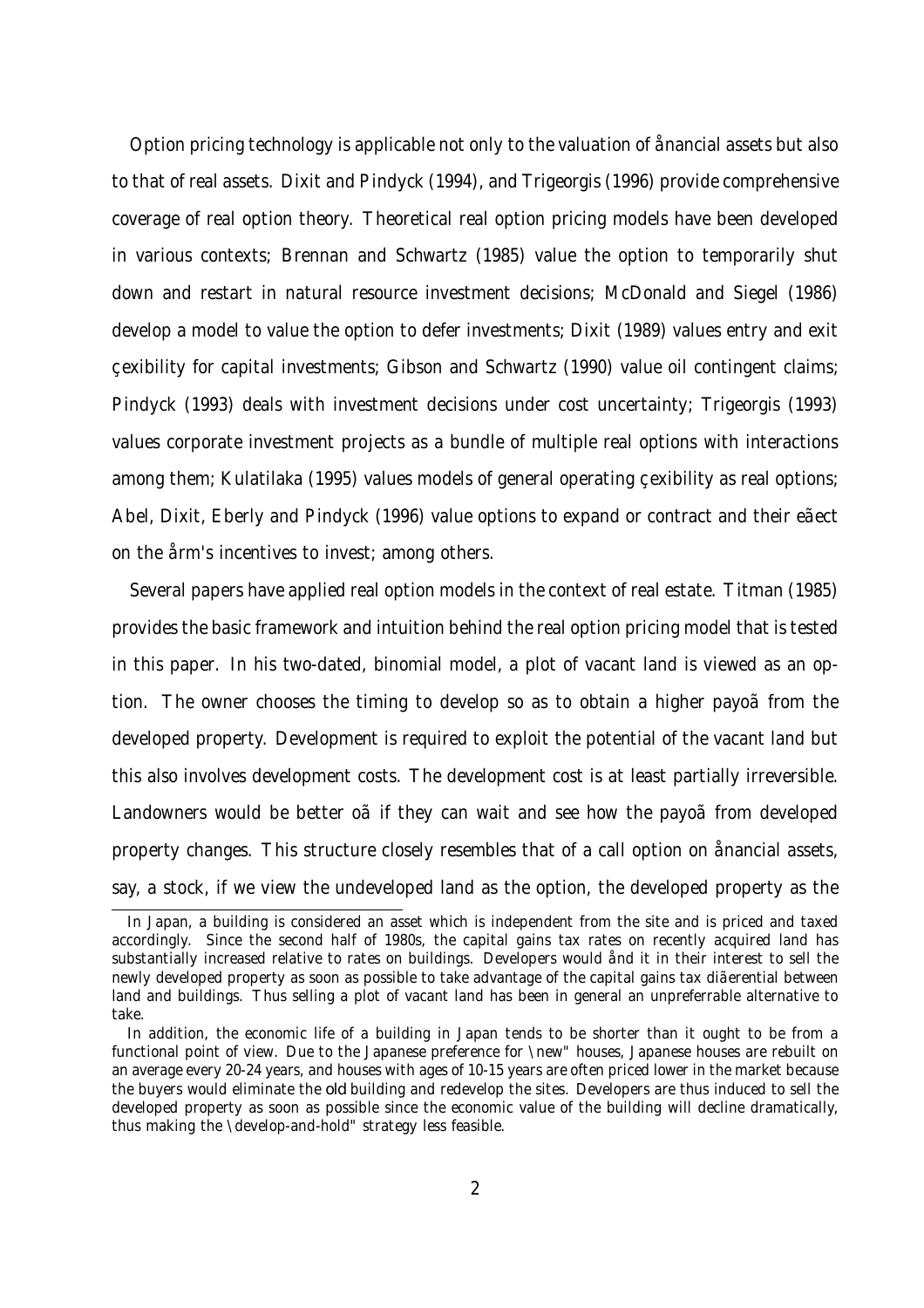underlying asset, and the development cost as the exercise price. The real option in this case, however, does not have a maturity date. Selling a plot of vacant land is to forego the value of this real option to wait, hence a rational owner would expect the option value to wait be included in the transaction price. The model then predicts that the market price of vacant land is higher than that of developed property, net of development costs. Williams (1991) extended the model in a continuous-time context and derived a solution for an optimal stopping problem assuming both development costs and the net cash cow from property follow stochastic processes. The option to \redevelop" the property given functional obsolescence over time is analyzed by Cappoza and Sick (1991) and Williams (1997). Other recent papers investigate the relationship between option value and exercise policy. Quigg (1995) raises a qualitative argument that the real option would cause building booms. Grenadier (1995) derives a rational explanation for building cycles. Grenadier (1996), derived the option value employing a game-theoretic approach and analyzed the market conditions that aãect investment behavior.

In contrast to the wide array of theoretical research, there is a dearth of empirical research on real options. Recent empirical work includes a study of option values for oãshore petroleum leases by Paddock, Siegel, and Smith (1988), real options in commercial real estate development and its exercise behavior by Holland, Ott, and Riddiough (1995), and Quigg's (1993) investigation of the option to develop urban land in the United States. Closely related to the work of Williams (1991), Quigg (1993) examined 2,700 land transactions in Seattle from 1976 to 1979 by using a model where both the underlying asset and exercise price follow stochastic processes. The resulting premia, ranging from about 2% to 30%, were obtained as the ratio of the option-based value less the intrinsic value (\time-value" of the option) to the option-based value.

We investigate whether such åndings in the US can be extended to another market, in particular the Tokyo residential real estate market. The Tokyo market provides us with a unique opportunity to test the robustness of the prediction of the real option in countries

3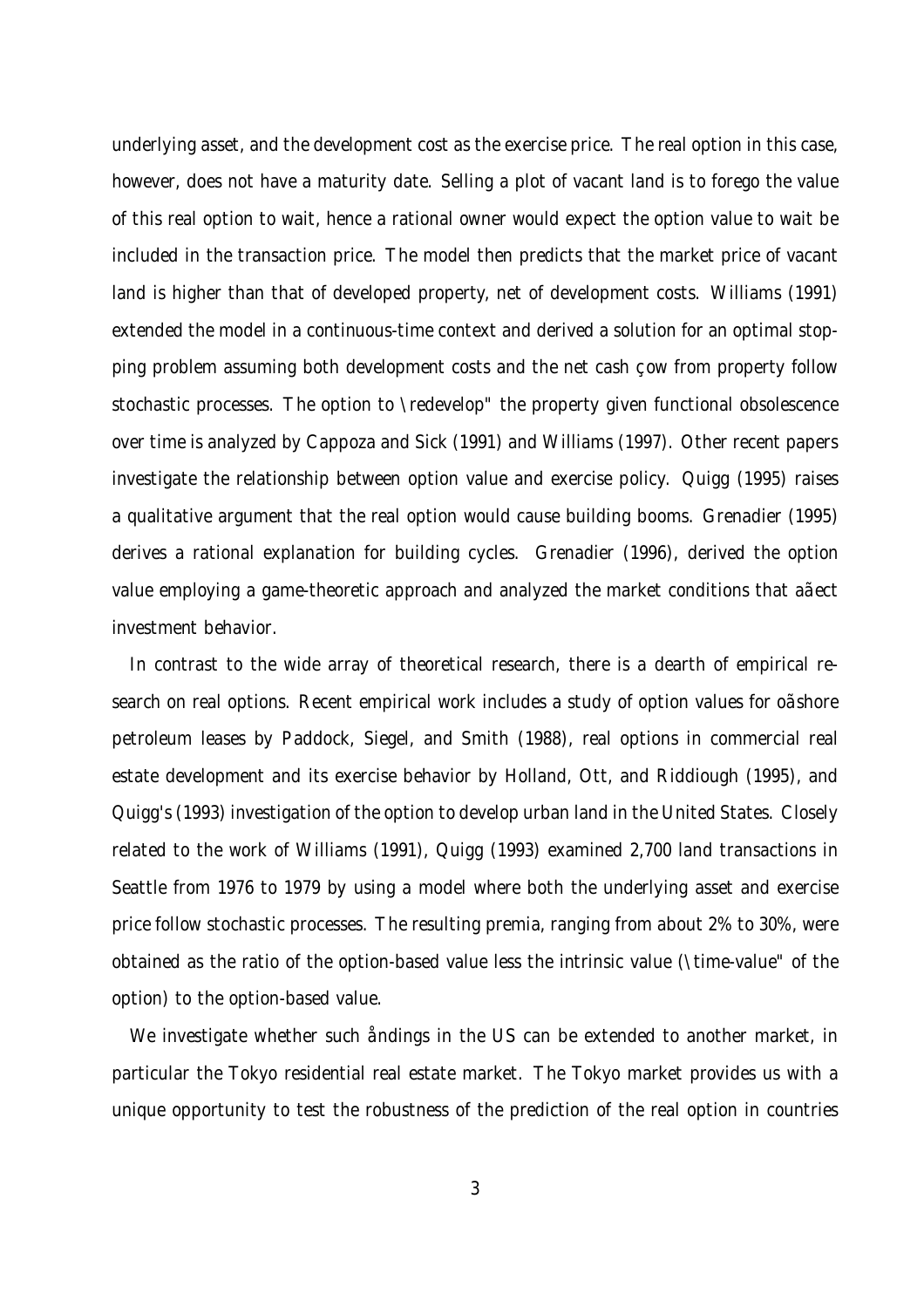other than the U.S. Using data of 754 real estate transactions in suburban Tokyo, we measure the real option premium of vacant land prices as well as the implied volatility of developed real estate prices. This study also includes several variables that are speciåcally important in determining Tokyo land prices. For Tokyo, we ånd that, the implied volatility estimate is higher and the average option premium to wait for development is slightly lower during the period characterized by a rise in prices in the \bubble" sample period of 1986-88 than in the \post-bubble" sample period of 1991-93. This ånding is consistent with Quigg's (1995) hypothesis that a higher likelihood of exercising the real option induces landowners to develop their properties, resulting in a building boom.

### 2 THE MODEL

#### 2.1 Model settings

The model is adapted from Quigg (1993). The price of developed property at time t,  $P_t$ , is the sum of both the land price and building price, and is assumed to take the following form

$$
P_t = q_1^{\dagger} q_2^{\mathcal{G}} \hat{\mathbf{e}} \tag{1}
$$

where  $q_1$  is the area of the lot (land),  $\uparrow$  is the price elasticity of land scale,  $q_2$  is the goor area of the building,  $\hat{u}$  is the price elasticity of building scale, and  $\hat{\theta}$  is a function of various attributes of the property, including variables that allow for both time-dependent and stochastic changes. The speci $\hat{\alpha}$  functional form used for estimation is described in Section 4. The development cost at time t, or construction cost of the building,  $X_t$ , is expressed as

$$
X_t = f + q_2^C x_{1t} \tag{2}
$$

where f is åxed costs,  $q_2$  is the coor area (square meters) of the building,  $\varsigma$  is the cost elasticity of the building scale, and  $x_{1t}$  is the development cost per minimum unit çoor area of the building. Assuming  $c > 1$ , the development cost per unit coor area increases as the building size increases. <sup>4</sup>

<sup>&</sup>lt;sup>4</sup>This is reasonable if we assume, for example, that larger houses tend to use higher quality (costly) material or equipment.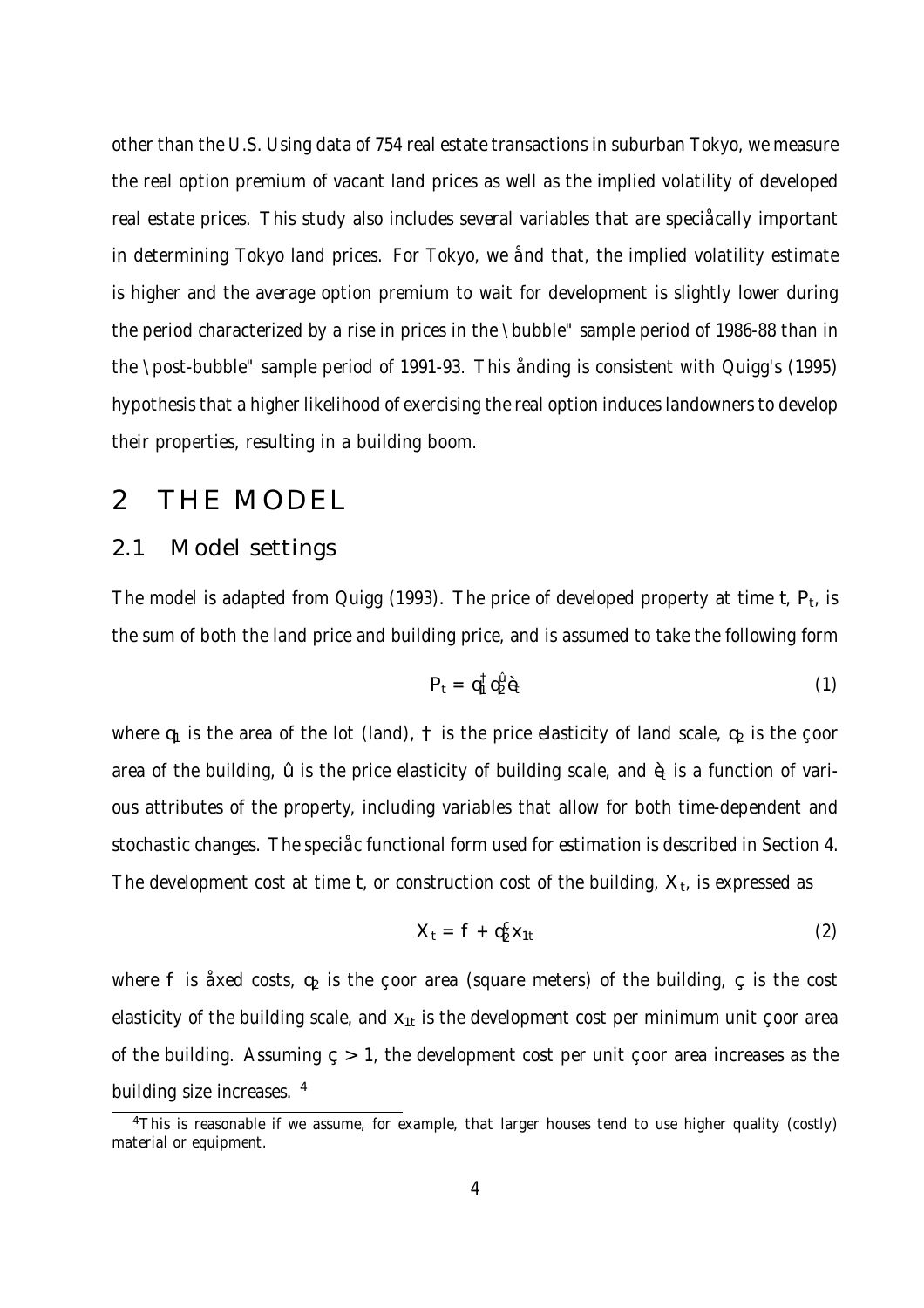The price of the developed property, P, follows at any point in time a geometric Brownian motion with drift

$$
\frac{dP}{P} = (\tilde{a}_P \stackrel{\cdot}{A} X_2)dt + \tilde{c}_P dB_P \tag{3}
$$

where  $\tilde{a}_P$  is a constant drift rate,  $x_2$  is the payout ratio to the developed property,  $\tilde{c}_P$  denotes the constant rate of standard deviation of the return of  $P$ , and  $dB<sub>P</sub>$  represents an increment of a standard Brownian motion. The payout ratio,  $x_2$ , typically includes the net rent revenue of the building. <sup>5</sup> We assume P is proportional to the stochastic change variable in  $\hat{\mathbf{e}}$  in equation (1).

The development cost, X, is also assumed to follow, at any point in time, a diãusion process

$$
\frac{dX}{X} = \tilde{a}_X dt + \tilde{c}_X dB_X
$$
 (4)

where  $\tilde{a}_x$  is a constant drift rate and  $\tilde{a}_x$  is a constant standard deviation of the return of X. We also assume a constant correlation,  $\dot{\alpha}$ t, between dB<sub>P</sub> and dB<sub>X</sub>.

In addition, several assumptions are made to formulate a tractable model. We assume that there exists an optimal building size that maximizes the payoãof developers given the environment. We also assume the interest rate, i, the instantaneous riskless rate, is equal for both borrowers and lenders. The investment is assumed irreversible. If the property remains undeveloped, it generates income of åP where the parameter å is assumed to be constant. Investors are price takers, meaning that the development decision of any particular landowner is not expected to aãect the market price of real estate. Lastly, we assume that the market is complete with respect to the risks in equations (3) and (4) so that risk-neutral valuation is possible.

#### 2.2 Valuation equation

Based on the assumptions above, we evaluate the exclusive right of landowners to develop their vacant land properties as a real option. What we model here is in fact the real option

<sup>&</sup>lt;sup>5</sup>This \rate-of-return shortfall" represents the convenience yield of holding the underlying asset rather than the real option.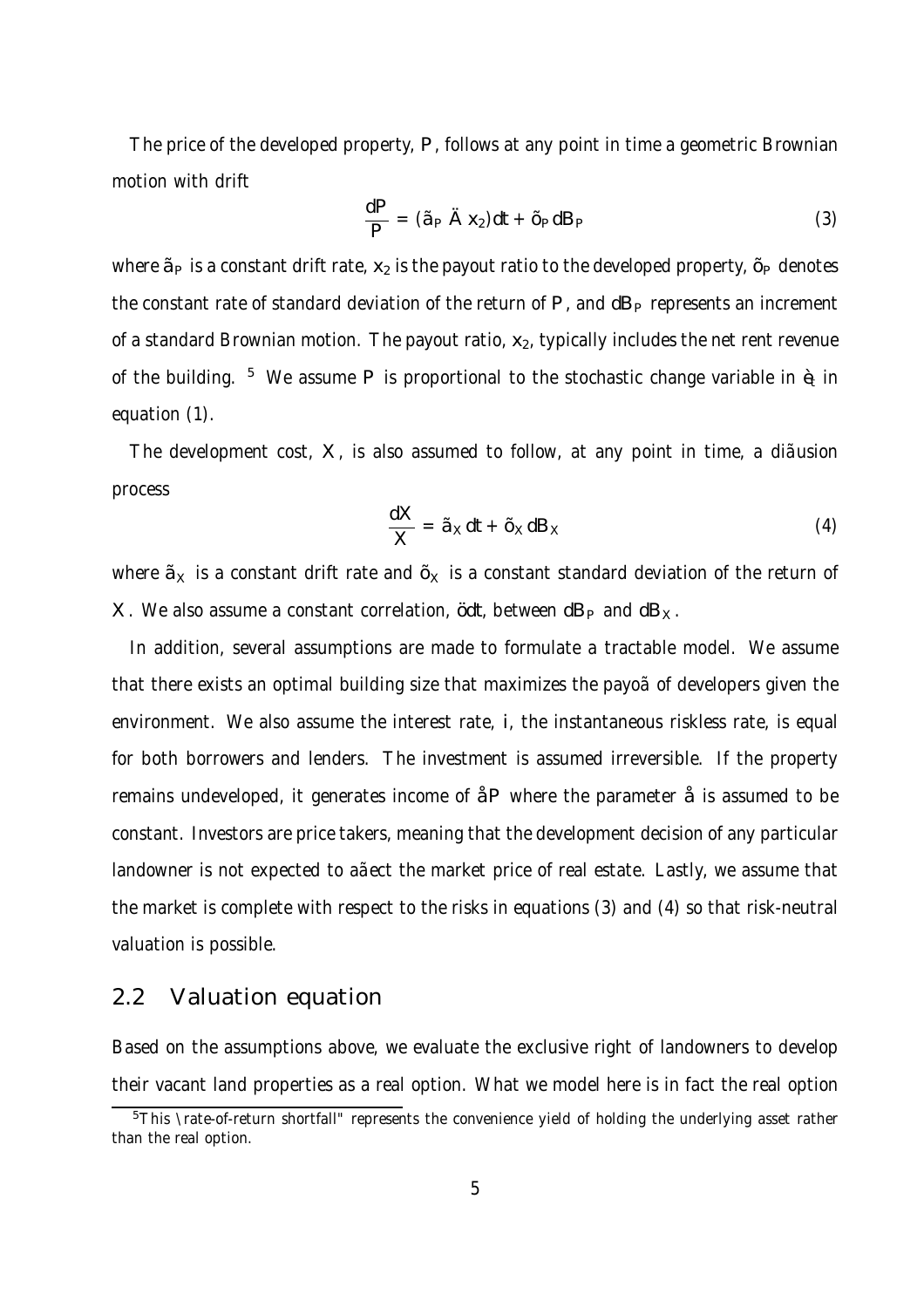of real estate developers. These developers typically hold vacant properties as inventory, wait for the timing of development, and develop when the favorable environment prevails.<sup>6</sup> Since they sell oã the property immediately after completing construction, they would not face the uncertainty of developed property prices after construction which is a problem raised in Quigg (1995). Given this scenario, we assume the developer is less concerned with the redevelopment option in Williams (1997) or the option for sequential development in Trigeorgis (1993) or Kulatilaka (1995). Since P cuctuates over time, real estate developers would ånd that the development of vacant properties eãectively means foregoing the upside price potential thereafter. By launching the development project and selling the developed property immediately, they obtain the payoã of P Ä X. Downside risk is limited since the developers can postpone the development under an unfavorable market environment, while earning the income of åP. They can develop the property at any time they wish. This enables the developer to exploit the asymmetric payoãscheme as in an American call option on a dividend-paying underlying asset; the developed property is the underlying asset and the development cost is the exercise price.  $7$  It is at the discretion of the owners of the vacant property to decide whether they should develop the vacant property or not.

To derive the valuation equation, we årst replace the drift terms in equations (3) and (4) with  $\psi \leftrightarrow (\tilde{a}_P \times \chi_2)$   $\tilde{A}$  i  $_P \tilde{Q}_P$  and  $\tilde{u}_X \leftrightarrow \tilde{A}$  i  $_X \tilde{Q}_X$ , where  $\tilde{v}_P$  and  $\tilde{v}_X$  are the constant excess mean returns per unit of standard deviation. The parameters  $\dot{\psi}$  and  $\dot{\psi}$  are the certainty equivalent drift rates as in Kulatilaka (1995). <sup>8</sup> Applying Ito's lemma, and given that  $E[dV] = (iV \mathring{A}dP)dt$ , the value of vacant land, V (P; X), is expressed as the solution to

$$
0 = \frac{1}{2}\tilde{q}^2 P^2 V_{PP} + \tilde{q}_{Y} P X V_{PX} + \frac{1}{2}\tilde{q}^2_X X^2 V_{XX} + \tilde{\mu} P V_{P} + \tilde{\mu}_X X V_X \ddot{A} iV + \tilde{a} P: \tag{5}
$$

To derive a solution we employ a variable-reduction technique by deåning the ratio of P to

<sup>&</sup>lt;sup>6</sup>This is consistent with the fact that our data consists mostly of houses from these, typically small-scaled, real estate developers.

<sup>&</sup>lt;sup>7</sup>The variable P should be determined by the \best possible" use of the site. Of course it allows the potential conversion from one usage to another, such as a conversion from residentials to commercials. But in the case of properties analyzed here most properties are located in areas with the most strict zoning regulation, not allowing for such conversion.

<sup>&</sup>lt;sup>8</sup>This replacement is based on the result of Cox, Ingersoll, and Ross (1985) that the risk-neutral valuation is possible when no twin security is available in the market by using certainty equivalent cash cows.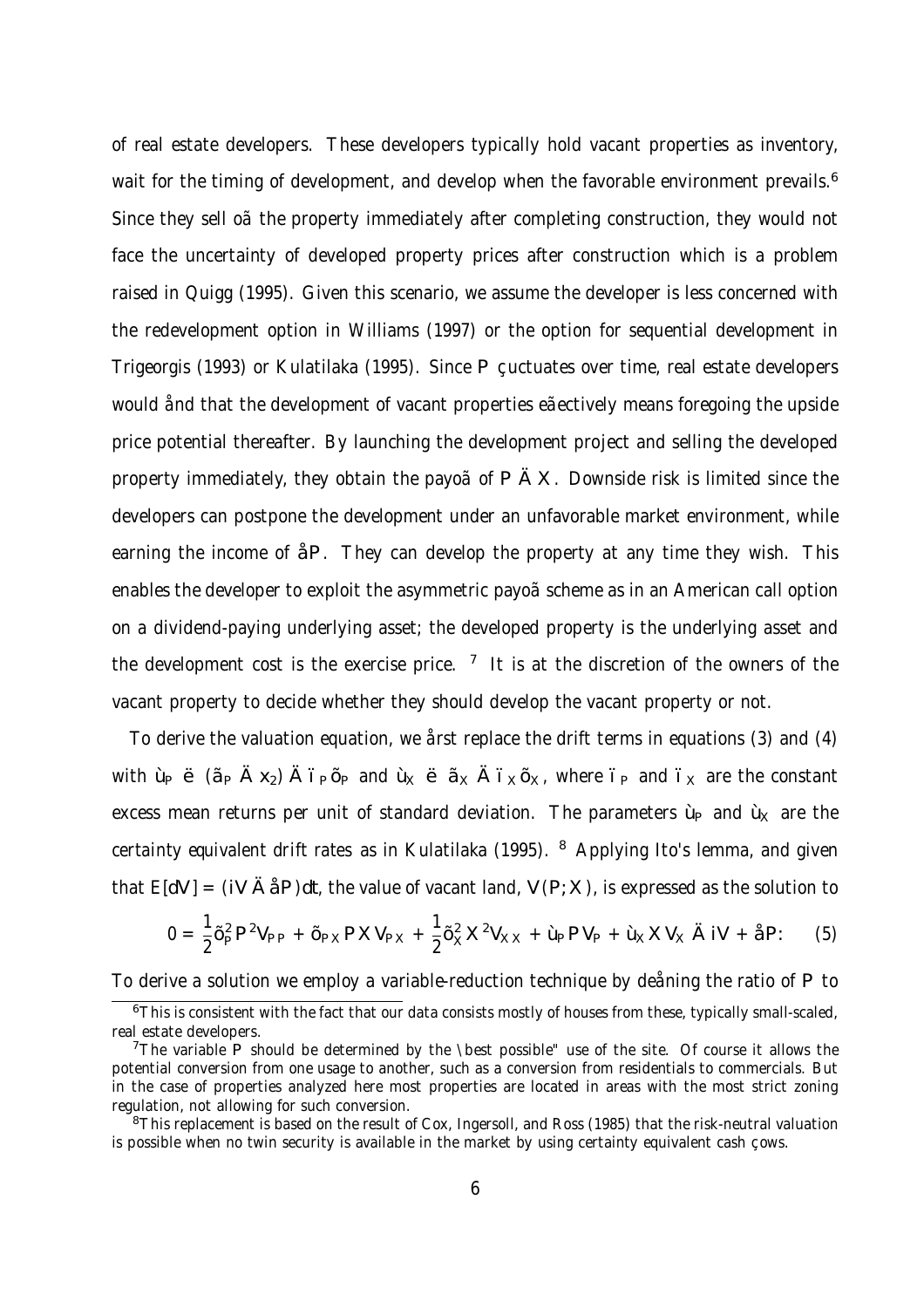X as z,

$$
0 = \frac{1}{2}I^{2}z^{2}W^{\prime\prime\prime} + (\dot{\mu}\ \dot{A}\ \dot{\nu}_{k})zw^{\prime\prime} + (\dot{\nu}_{k}\ \ddot{A}\ i)W + \dot{a}z
$$
 (6)

where z ë P=X, W(z) = V (P; X)=X, and ! <sup>2</sup> =  $\tilde{\sigma}$ <sub>2</sub>  $\tilde{A}$  2 $\tilde{\sigma}$  $\tilde{D}$  $\tilde{D}$  $x + \tilde{\sigma}$ <sub>x</sub>.

Equation (6) has a trial solution of W(z) =  $Az^{j}$  + k(z). <sup>9</sup> A set of boundary conditions are needed to solve the equation. <sup>10</sup> Since this real option does not have a maturity date, we will assume an optimal ratio of P to X, denoted as  $z^{\underline{\epsilon}}$ , at which investors optimally exercise the real option.

Given this hurdle ratio,  $z^{\text{f}}$ , the solution is then

$$
V(P;X) = X^{h}Az^{j} + k(z)^{i}
$$
 (7)

where  $A = [z^{\hat{E}} \hat{A} \hat{A} \hat{A} \hat{K}(z^{\hat{E}})] (z^{\hat{E}})^{\hat{A}j}$ ,  $z^{\hat{E}} = i (\hat{A} \hat{L}) = [i \hat{A} \hat{A}] (i \hat{A} \hat{L} \hat{B} \hat{A} \hat{B})]$ ,  $k(z) = \hat{z}z = (i \hat{A} \hat{L} \hat{B})$ ,  $z \oplus P=X$ , and

$$
j = 1^{A2} \sum_{i=1}^{8} \frac{1}{2} l^2 + \hat{u}_k \hat{A} \hat{u}_k + 1^{2} \frac{1}{4} l^2 \hat{A} \hat{u}_k \hat{A} \hat{u}_k + 2i \hat{I} + (\hat{u}_k \hat{A} \hat{u}_k)^2 \sum_{i=1}^{T} \frac{1}{2} \hat{A} \hat{A} \hat{u}_k \hat{A} \hat{u}_k + 2i \hat{I} \hat{A} \hat{u}_k \hat{A} \hat{u}_k
$$

The intrinsic value, denoted as  $V^+(P;X)$ , is

$$
V^{1}(P;X) = \frac{\hat{a}P}{i\hat{A}\hat{L} + k(2)}; \qquad (8)
$$

$$
V1(P; X) = P AX if zT 1 + k(2):
$$
 (9)

where  $\hat{z}$  represents the optimal point of exercise in the absence of uncertainty (intrinsic value). When z is less than  $1 + k(\hat{z})$ , investors hold their property undeveloped and earn the income,  $\Delta P$ . And when z exceeds  $1 + k(\hat{z})$ , investors develop the property to earn the payo $\tilde{a}$  of P  $\tilde{A}X$ . In other words, the investor will develop when the price, P, is greater than or equal to the development cost plus (discounted) income  $\cos A$ , from the vacant lot.

<sup>&</sup>lt;sup>9</sup> Earlier versions of our draft as well as Quigg (1993) treated the particular integral k as a constant in solving equation (6) when k is in fact a function of z; k(z). We thank Michael Brennan for pointing this out.

<sup>&</sup>lt;sup>10</sup>The årst condition sets an absorbing barrier, or W(0) = 0. An option should be worthless if the underlying asset has zero value. The second condition is a \value-matching" condition, or W( $z^{\hat{E}}$ ) =  $z^{\hat{E}}$  A 1. At the optimal point of exercise, the option-based value and intrinsic value should correspond. And the third condition is a \smooth-pasting" condition, or  $W^0(z^E)=1$ , for the point to be optimal. See Dixit and Pindyck (1994) for discussions on these conditions.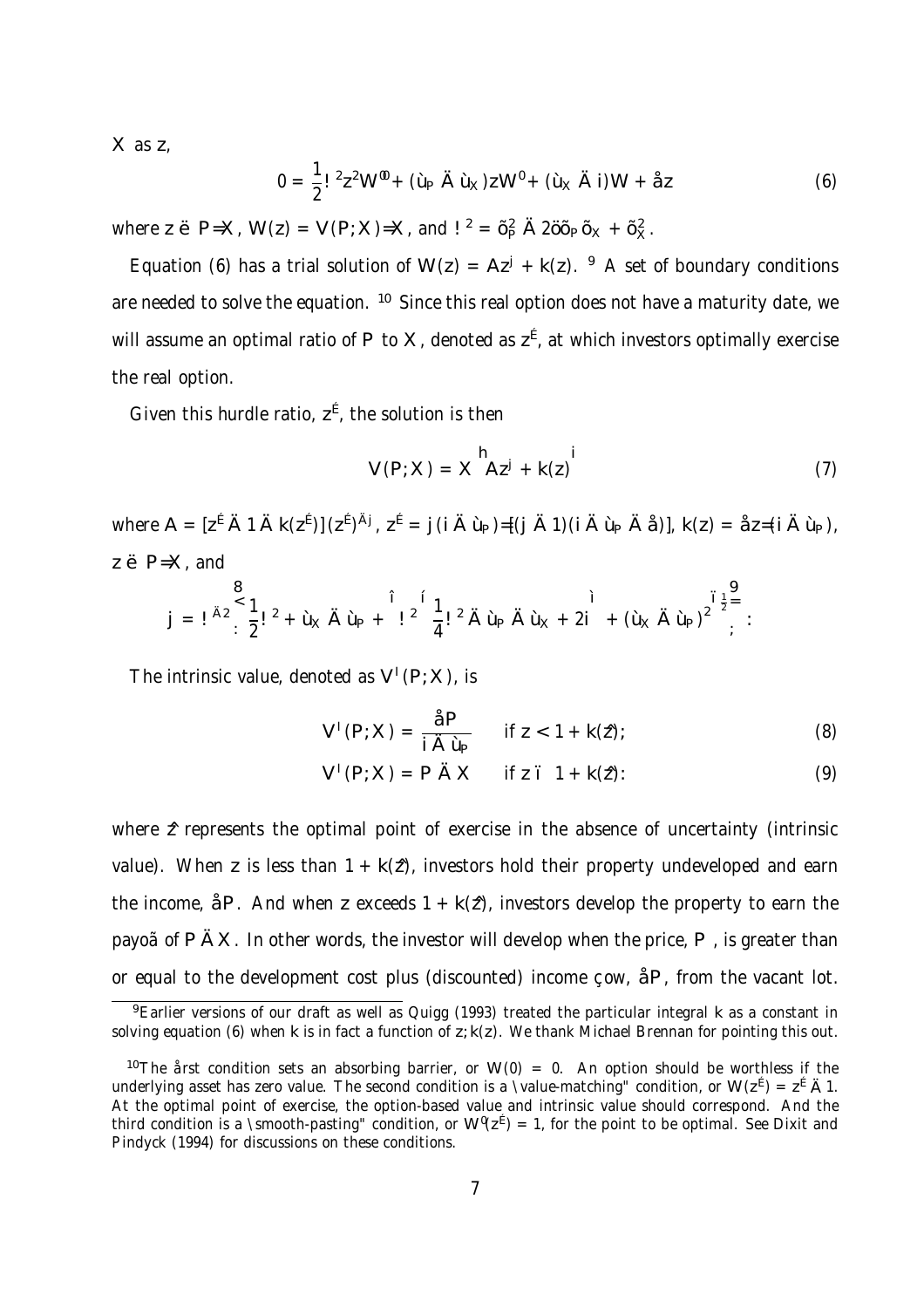Hence, we will observe investors exercising the option when the P to X ratio,  $z$ , is greater than  $1 + k(\hat{z})$ .

The option value arises here since the landowner has the exclusive right to exploit the potential appreciation of the price of the developed property. At the optimal point of exercise, the landowner would be indiãerent between developing and not-developing the property since both provide the same payoã. In other words, the option value arises because the (expected) net rental income from developed property, whose discounted sum is P, is not high enough relative to the development cost, X.

The payoãscheme of this real option with respect to z is graphically illustrated in Figure 2. The payoãresembles that of a ånancial call option on some underlying asset. For any value of z less than the optimal point,  $z^{\vec{E}}$ , the price of vacant land with the option to develop (option-based value), V , is greater than that of developed land with equivalent characteristics (intrinsic value), P ÄX, ceteris paribus. Thus when vacant land is sold with the option value alive, the option value should be added to the transaction price. At the same time, however, Figure 2 involves two major diãerences from the payoã scheme of an ordinary ånancial option. First, the model assumes an optimal point of exercise,  $z^{\text{E}}$ , at which the option-based value and the intrinsic value are equivalent. And second, the intrinsic value in the \wait"  $(z < 1 + k(z))$  region grows at a constant rate, rececting the fact that a plot of vacant land earns the income åP.

The real option premium is deåned as  $(V \times V)^{-1}$  and illustrated in Figure 3. The option premium is the greatest when the intrinsic value is at the \kink," and then declines as z increases. At the optimal point of exercise,  $z = z^{\epsilon}$ , the premium goes to zero; there is no value of waiting, and the landowner is induced to develop the site.

Finally, we will assume the optimal scale of the building is determined through proåt maximization. The proåt-maximizing building size,  $\mathfrak{q}_2^{\texttt{E}}$ , is determined by the initial values of P and X, and is the same for both the option-based and intrinsic values for tractability. And  $\mathfrak{q}_2^{\texttt{E}}$  depends only on P assuming that other parameters are stable over the relevant time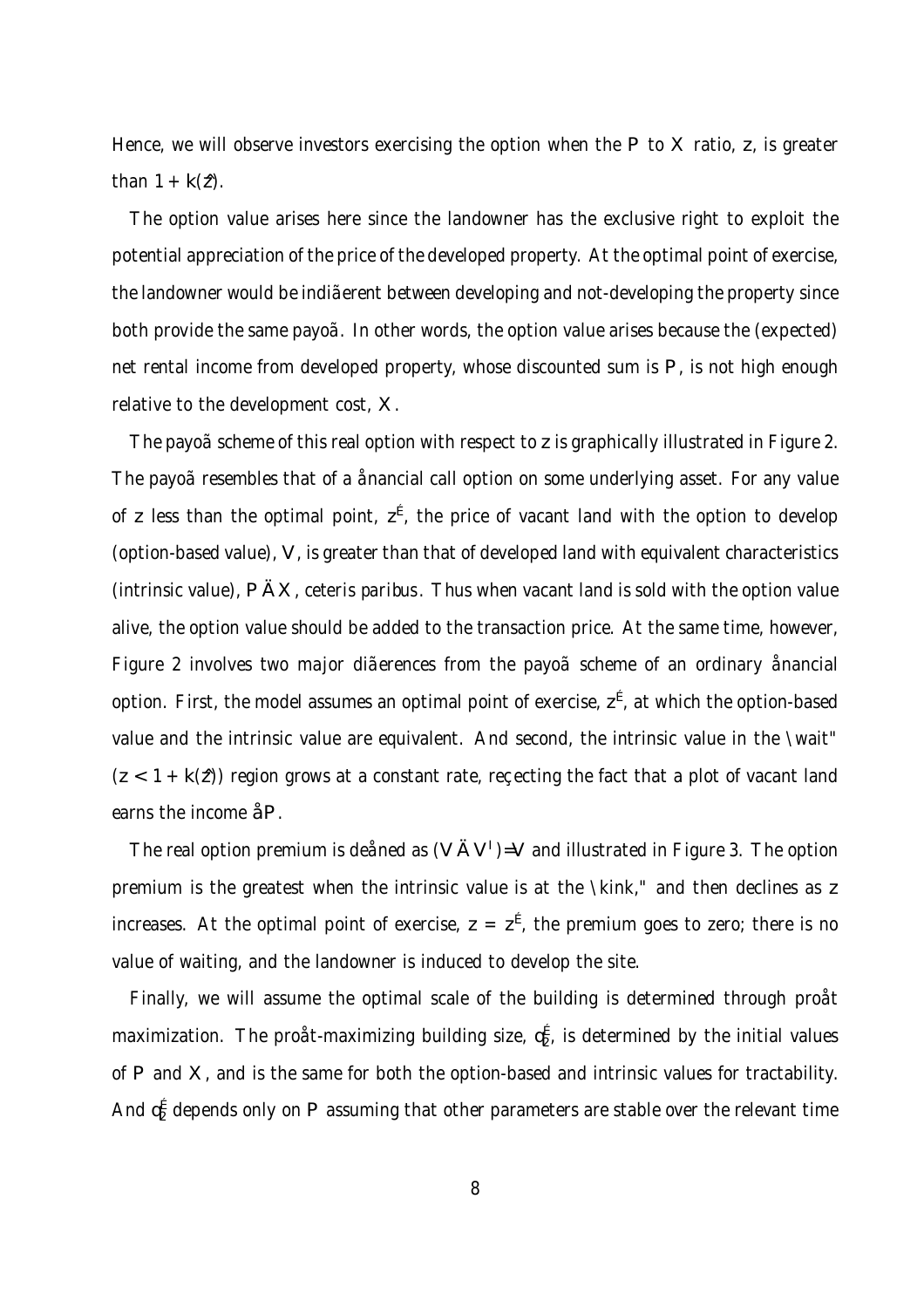horizon. We derive  $\mathfrak{q}^\mathsf{E}_2$  by maximizing the value of undeveloped property over  $\mathfrak{q}_2$ 

$$
\max_{q_2} V (q_2) = P (q_2) \ddot{A} X (q_2)
$$
  
= 
$$
\max_{q_2} q_1^{\dagger} q_2^{\dagger} \dot{e} \ddot{A} (f + q_2^{\c{S}} x_1)
$$
 (10)

which yields the solution

$$
q_2^{\vec{E}} = \frac{\vec{S} \cdot \vec{S} \cdot \vec{S}}{q_1^{\dagger} \hat{\vec{S}} \cdot \vec{S}} \quad \text{if } q_2^{\vec{E}} < \vec{S} \tag{11}
$$

$$
q_2^{\acute{E}} = \acute{E} \quad \text{if } q_2^{\acute{E}} \text{'} \; \acute{E} \tag{12}
$$

where éis the maximum building size permitted by the zoning regulation. In this paper we assume  $q_2^E = \hat{e}$ as a close approximation for our Tokyo residential area. <sup>11</sup>

## 3 THE DATA

The data used in the present study was kindly provided by Sugiura Real Estate Appraisal (Tokyo, Japan). The data set is a record of real estate transactions collected by a number of real estate appraisers and covers 754 transactions of real estate in Nerima-ku (ward) in Tokyo for 1986-1988 and 1991-1993. For each transaction, the data covers various attributes of the transaction and property including the transaction price of the land in thousand yen, transaction price of the building in thousand yen, transaction price of the land and building together as a package in thousand yen, area of the of lot in square meters  $(q_1)$ , age of the building (Age) in months, coor area of the building in square meters  $(q_2)$ , distance to the nearest train/subway station (Dist) in meters, and width of the road in front of the lot (Road) in meters, maximum allowable ratio of çoor area to the lot area (called youseki-ritsu in Japanese, and denoted as y), the quarter in which the transaction took place, and zoning regulations. <sup>12</sup>

<sup>11</sup> See footnote 14 in Section 3.

<sup>&</sup>lt;sup>12</sup>In our sample we employ six zones deåned by zoning regulations. The zones are dai-ishu jukyo senyo chiiki (area for individual houses), dai-nishu jukyo senyo chiiki (apartments and condominiums), jukyo chiiki (area for houses but less regulated), kinrin shogyo chiiki (area for stores), shogyo chiiki (commercial use), and junkogyo chiiki (semi-industrial use). The classiåcation is \cumulative" in the sense that commercial or semi-industrial areas allow residential properties to be built. Individual houses can be built in all zones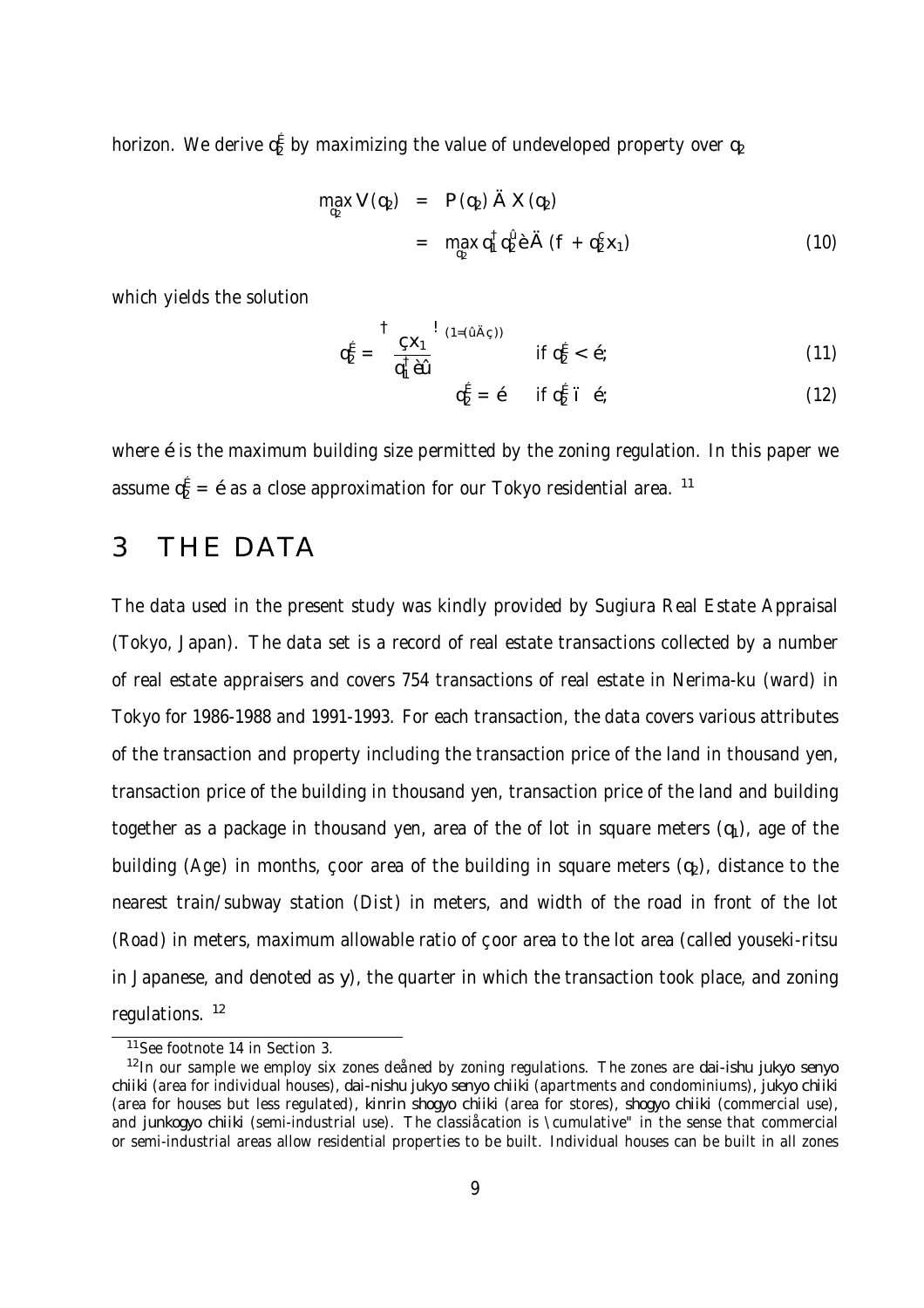The data set is årst divided into developed and undeveloped properties. For developed properties, we have 161 observations for the \bubble" period of 1986-88 and a sample of 274 observations for the \post-bubble" period of 1991-93. To derive the option value, we need to estimate the hypothetical price of developed property (land plus building) if the currentlyvacant plot of land were to be developed. Speciåcally, the hypothetical P is obtained by using the parameter estimates from a hedonic regression model; the parameter estimates from the regression using the developed property data set are applied to the undeveloped (vacant) property data set to arrive at the hypothetical  $P$ . <sup>13</sup> The vacant property data set includes the price of the property as well as the characteristics listed above in the improved property data set such as the distance to the train station and the width of road. The vacant property data set consists of 118 observations for 1986-88 and 201 observations for 1991-93. The sample observations for the improved and vacant property data sets in both subperiods were limited to plots of land which are less than or equal to 200 square meters. <sup>14</sup>

Table 1 provides the descriptive statistics regarding the composition of our sample, sorted by sample period, types of property, and seller-buyer combination. In the 1986-88 sample, the largest fraction, or 33.9%, of vacant land transactions is from individuals to companies, while the largest fraction, 29.2%, of developed land transactions is from companies to individuals. Recall that, in Figure 1, housing starts hit its peak in 1987. This implies that, in this period, vacant land is sold from individual to companies, developed, and sold to individuals again. In contrast, in yhe 1991-93 sample, the largest fraction of both vacant and developed land transactions were between individual at 46.3% and 41.6% respectively.

And ånally for the riskfree rate, i, we used the quarterly 10-year-government-bond yield

in the sample. There are kougyou chiiki and kougyou senyo chiiki both of which are industrial use and not included in our sample. This classiåcation system was altered in 1996. Residential areas are now more segmented.

<sup>&</sup>lt;sup>13</sup>See Section 4 for details.

<sup>&</sup>lt;sup>14</sup>In a Tokyo suburban area such as Nerima-ku, houses with the sites larger than 200 square meters are very rare. Our data set consists of the properties of less than or equal to 200 square meters.. These sites are likely to be developed to the maximum in order to build reasonably comfortable houses. The average of the ratios of actual çoor area to the maximum allowable çoor area by regulation in our sample is in fact approximately equal to one. This presents a clear contrast to Quigg (1993), in which few properties in the data set were developed to the maximum.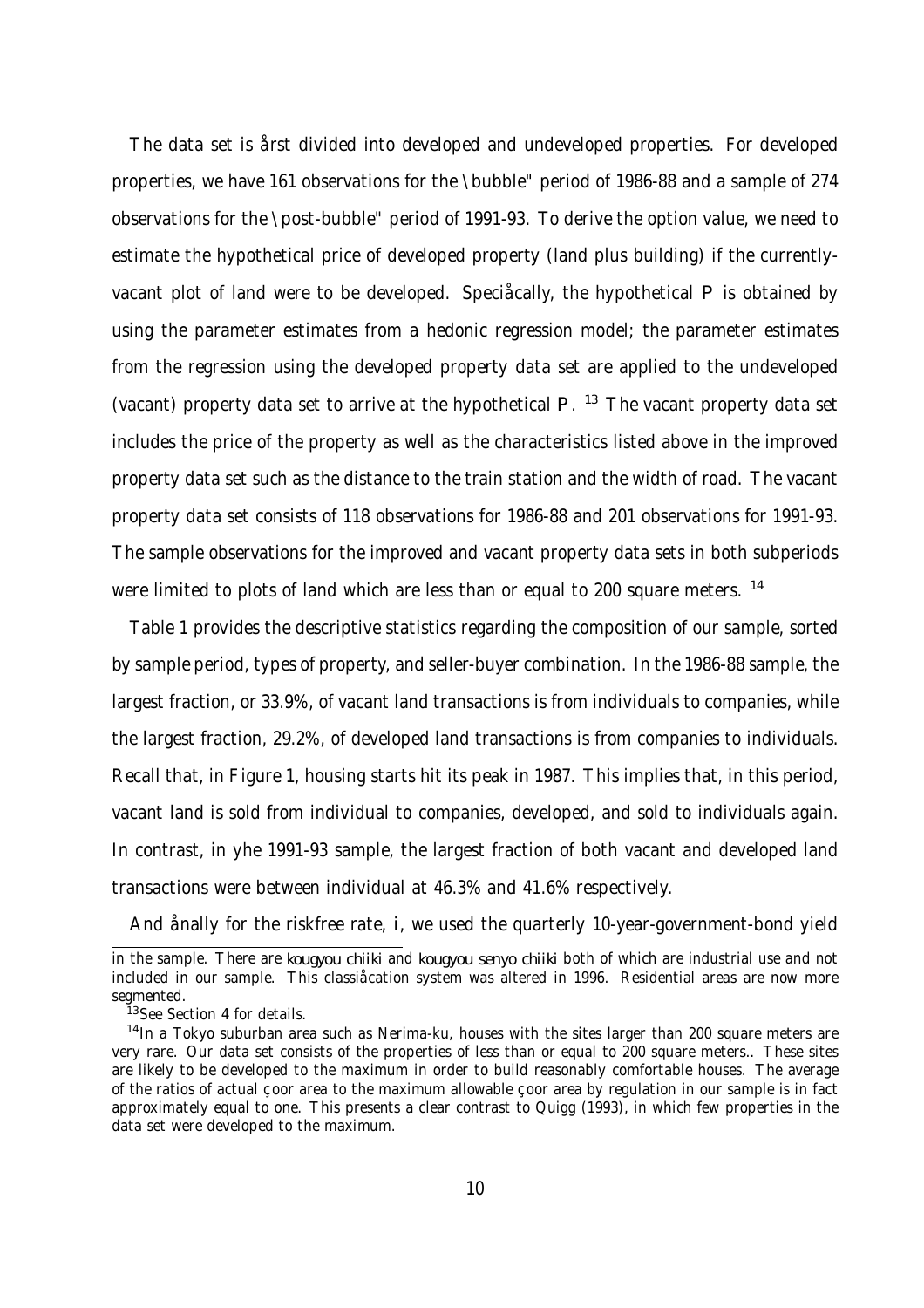for the corresponding quarter which ranged from a low of 3.35% to a high of 5.5% in our sample periods.

# 4 HEDONIC PRICING OF PROPERTY

#### 4.1 Hedonic pricing model

As we are interested in the potential for construction on a parcel of undeveloped land (option), we require an estimate of the price of the developed property (land plus building) if the currently-vacant land were to be developed. As the price of the hypothetical developed property is not observed we must obtain an estimate. To this end, we estimate an hedonic regression equation using a sample of improved properties and their characteristics. The hedonic regression equation for the price of developed property takes the following form <sup>15</sup>

$$
\ln P_i = \tilde{a}_0 + \tIm q_{1i} + \tilde{a}_{age} \ln Age_i + \tilde{a}_{dist} \ln Dist_i + \tilde{a}_{road} \ln Road_i + \tilde{a}_y \ln y_i
$$
  
+  $\hat{q}Q_{ji} + \tilde{i}_k d_{ki} + \hat{q}_i Z_{ni} + \hat{q}_i$  (13)

where  $q_1$  is land area, Age is the building age in months, Dist is the distance to the nearest train station, Road is the width of the road in front of the lot, y denotes youseki-ritsu which is the maximum allowable ratio of the total area of the building to the area of the lot,  $Q_i$  is a dummy variable for j th quarter,  $d_k$  is a dummy variable for the kth region in Nerima ward,  $Z_n$  is a dummy variable for the nth zone, and  $\ddot{e}$  is the error term. The regional dummy recects train stations within Nerima ward. The speciåcation of the hedonic regression diãers from that used by Quigg (1993). We, for example, use youseki-ritsu, y, instead of total building area and thus do not obtain an estimate of the building price elasticity as in Quigg (1993). <sup>16</sup> Furthermore, incorporating Dist and Road as important determinants of price in the Tokyo market distinguishes the present hedonic regression model from that estimated by Quigg. <sup>17</sup>

<sup>&</sup>lt;sup>15</sup>We applied this functional form based on results from the Box-Cox transformation.

 $16$ This is due to the fact that land is developed to the maximum in Tokyo, a point which is raised in footnote 14.

<sup>&</sup>lt;sup>17</sup>Most people commute via public transportation in the Tokyo area, hence the distance to the nearest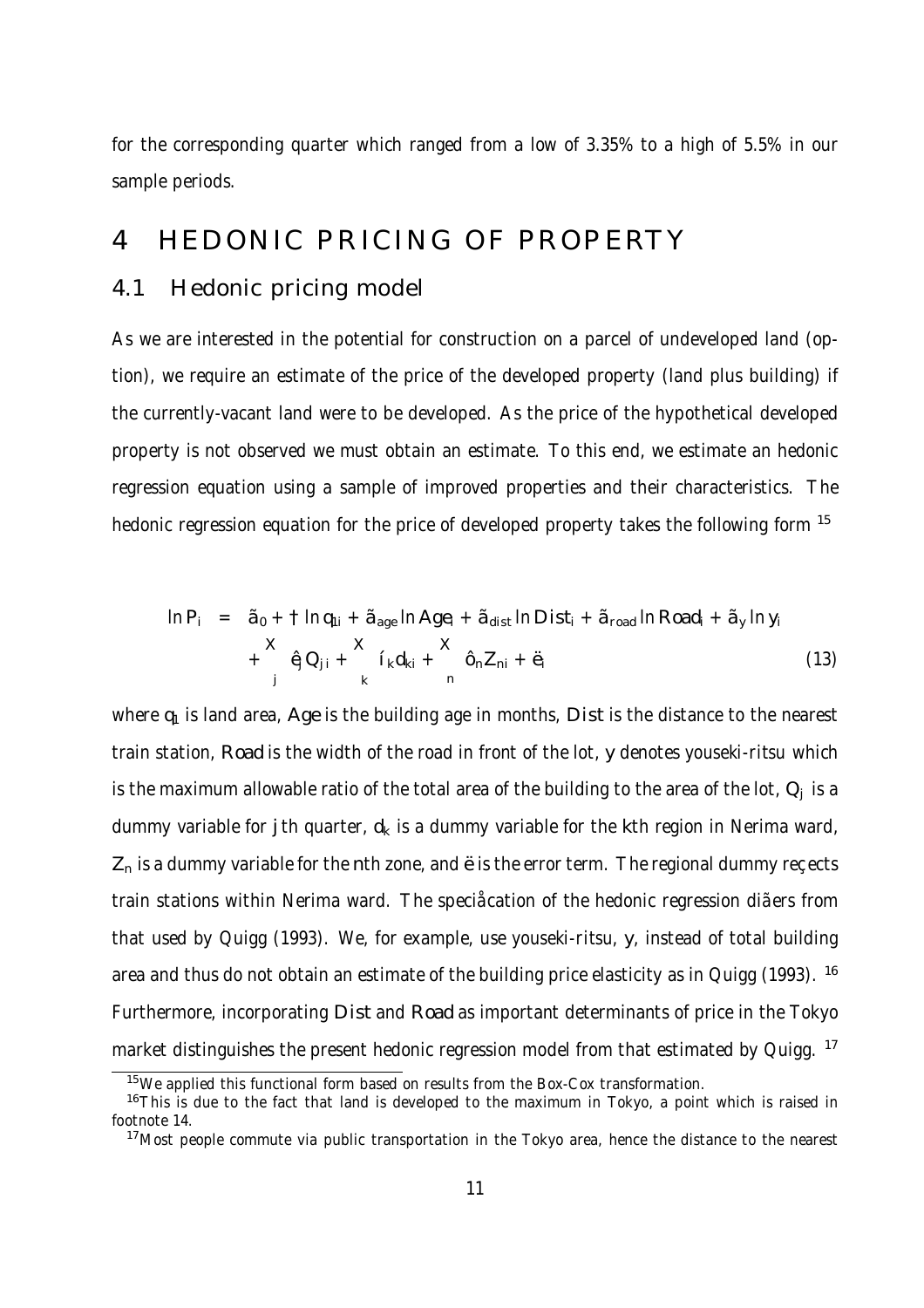The hedonic regression equation is estimated using a sample of 161 observations of developed properties for 1986-88, and a sample of 274 observations for 1991-93. The parameter estimates are then used to obtain hypothetical developed property prices using a separate sample of vacant land observations for each subperiod.

#### 4.2 Empirical results

The results of the hedonic regression are reported in Tables 2 and 3. The estimated coeécient for  $\ln q_1$ , the price elasticity of land scale, is positive and statistically signi  $\hat{\alpha}$  ant and roughly of the same magnitude for both sample periods . The price elasticity of land scale, †, is 0:8233 in the 1986-88 sub-period and 0:8001 in the 1991-93 sub-period. Due to the diãerence in explanatory variables, we can not directly compare our parameter estimates for the sizerelated variables ( $\ln q_1$  and  $\ln y$ ) with those reported in Quigg (1993). The price elasticity of land scale,  $\uparrow$ , seems to remain stable over the two sample periods examined. We and  $\tilde{a}_{\text{age}}$ to be negative meaning the older the building is, then the lower price of the building, ceteris paribus. The estimates, Ä0:0834 for the 1986-88 sample and Ä0:0747 for the 1991-93 sample, are signiåcantly greater than those estimated in Quigg (1993), which range between Ä0:007 and 0:001. It is consistent with the short economic life of buildings in Japan, a point which is discussed in Section 1. We also ånd that the more remotely located is the property from a train station, the lower is the price of the building as indicated by the negative coeécients on ln Dist. Also, the larger the width of the road adjacent to the property, the higher the price of the property. The estimates for  $\tilde{a}$ , are positive in both subperiods, but statistically signiåcant only in the 1991-93 sample. Overall we ånd similar results for both the 1986-88 and 1991-93 subperiods in terms of the sign and magnitude of the estimated coeécients for q1, Age, Dist, Road, and y.

Also of interest are the quarterly dummy variables. Each dummy variable represents a particular quarter in the year; for example, the variable \Q864" takes the value of one when

train station becomes an important explanatory variable describing the location. The width of the road is important because it determines the allowable height of the building.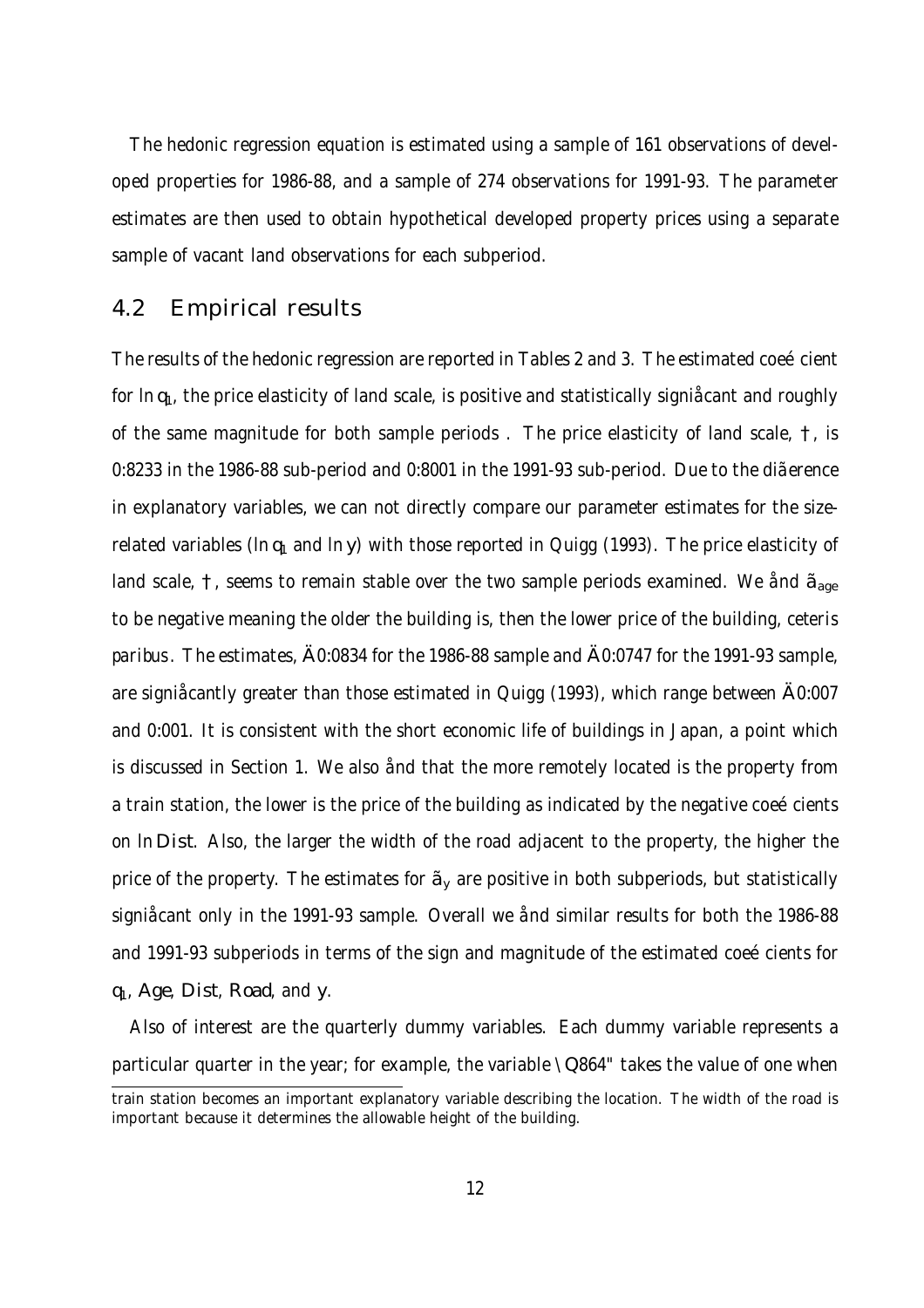the transaction took place in the fourth quarter of 1986, and zero otherwise. Other quarterly dummy variables follow the same rule. The coeécients for the dummy variables are positive for the 1986-88 period indicating a consistent rise in prices  $18$  Notice the coeécients are consistently negative for the 1991-93 sample.

### 5 THE OPTION PREMIUM

#### 5.1 Deriving option values

The model option price is determined by using equation (7). We use parameter estimates from the hedonic regression of the developed property sample and substitute the characteristics of the vacant land observations into the estimated equation to obtain the hypothetical value of P (land and building) for vacant land properties. Age, however, is set to zero since a newly built building has an age of zero.

X is determined by assuming that the åxed cost in equation (2), f, is one million yen. Furthermore, the coor area of the building is obtained by assuming that the building is built to the maximum capacity as determined by regulations as in equation (12) which is a reasonable assumption in the Tokyo area. The minimum unit development cost,  $x_1$ , is taken from ågures reported in the hoken-kagaku-hyoka-no-tebiki (insurance appraisal handbook) published by the Marine and Fire Insurance Association of Japan.

The parameter åis set around 0:009 but allowed to vary between 0.003 to 0.03 so that it minimizes the pricing error. The value of  $\tilde{\varphi}_x$  is assumed to be lower than the volatility of market prices of properties and is set at 0.05, and öis assumed to be zero. The value of  $\varsigma$ was assumed to be 0.99; this allows for some economies of scale. The parameter  $\varsigma$  should be close to one over the range of building size in our data. In addition, it provided us with the minimum pricing error. Other assumptions include  $\dot{\psi} = \dot{\psi}_x = 0.02$ . These values are consistent with those applied by Quigg (1993).

<sup>&</sup>lt;sup>18</sup>The exception is the årst quarter of 1988, just after the reinforcement of regulations against the appreciation of land prices. The fact that parameter estimate for Q881 is in fact less than that for Q874 recects in this.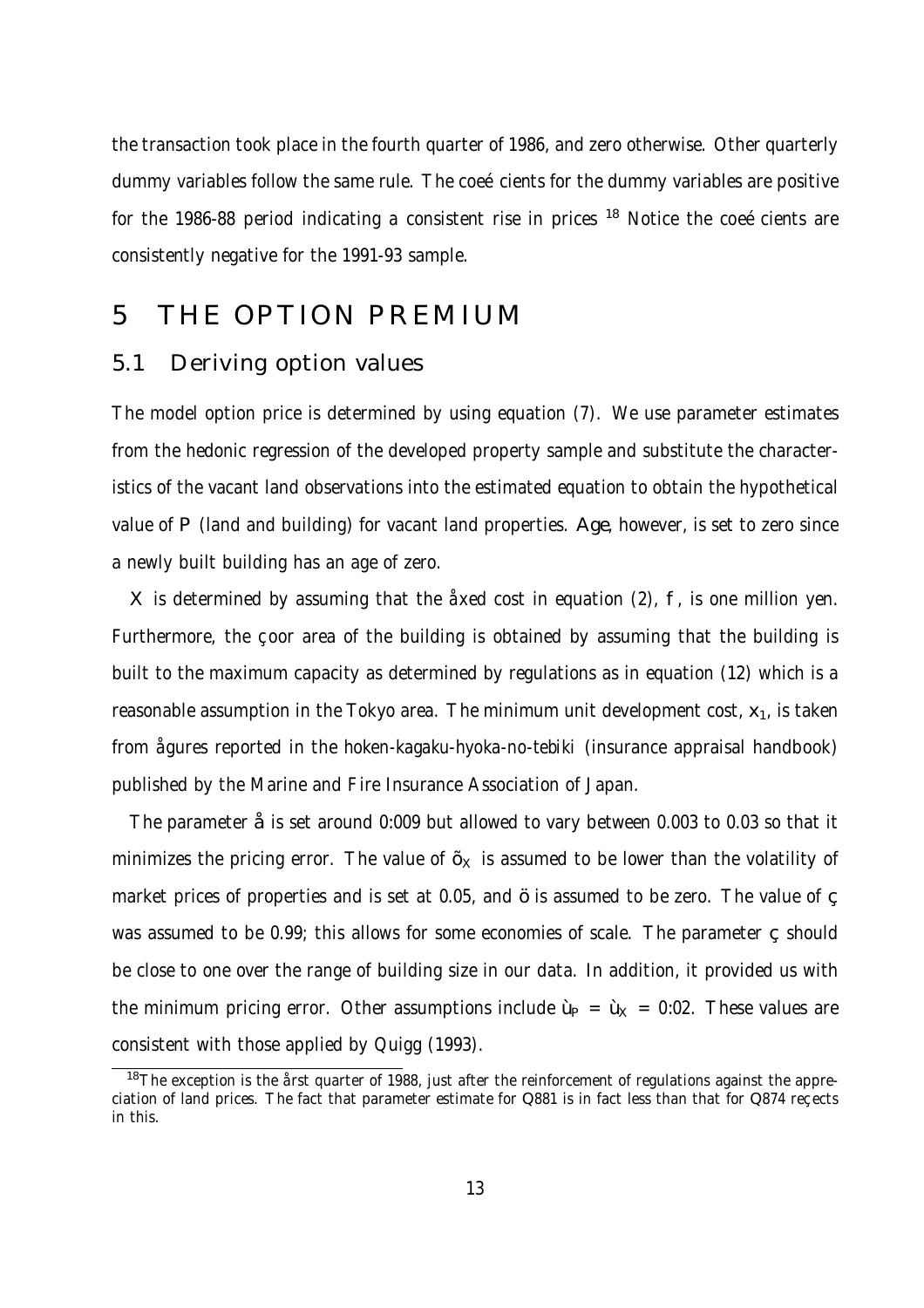The option-based value is obtained by årst assuming that vacant land prices have option value. That is, the estimated (hypothetical) P for the currently-vacant lot, the estimated X for the vacant property, and the observed vacant land prices are used in equation (7), to derive the implied value of  $\tilde{\varphi}$ . The implied  $\tilde{\varphi}$  is found by equating the option-based model price of vacant lot,  $V(P;X)$ , with the actual observed transaction price for the vacant lot. We take the (cross-sectional) average of the estimates of  $\tilde{\varphi}$  across the observations as are our implied volatility estimate in Table 4. Then, using the average implied  $\tilde{\varphi}$ , and the estimated P and X for the currently-vacant properties we calculate V again using equation (7). This gives us the model-based price for the vacant lots. The intrinsic value is obtained by using equations (8) and (9). The option premium is then simply calculated by subtracting the intrinsic value from the option-based value and dividing by the option-based value.

#### 5.2 Estimated option premium and implied volatility

Our estimates of the real option premium and implied volatility are shown in Table 4. The average premium is 18.0458% for the 1986-88 sample and 18.5242% for the 1991-93 sample. The implied volatilities (standard deviations) are 36.5681% and 18.3835% for the 1986-88 and 1991-93 sample periods respectively.  $19$  The implied volatility agures are consistent with the volatility estimates for Seattle prices in Quigg (1993). The volatility estimates are, statistically diãerent across the two sample periods at the 5% level.

The estimated real option premium is slightly smaller for the 1986-88 sample period than for 1991-93 period, even though the implied volatility estimate for the former is substantially greater than for the latter. Although the option premium (time value of option) becomes greater if volatility is greater, ceteris paribus, it might not be the case when the underlying variable is more likely to reach the optimal point of exercise. Such a case would arise when the underlying asset price is higher, or when a higher volatility increases the likeliness of

<sup>&</sup>lt;sup>19</sup>The sample consists mostly of properties in residential areas but includes a few observations on the transactions of properties in Shogyo (commercial) or Jun Kogyo (semi-industrial) areas. Even when we exclude these, changes in real option premium are within the standard errors of the estimates and thus our ånding is qualitatively unchanged.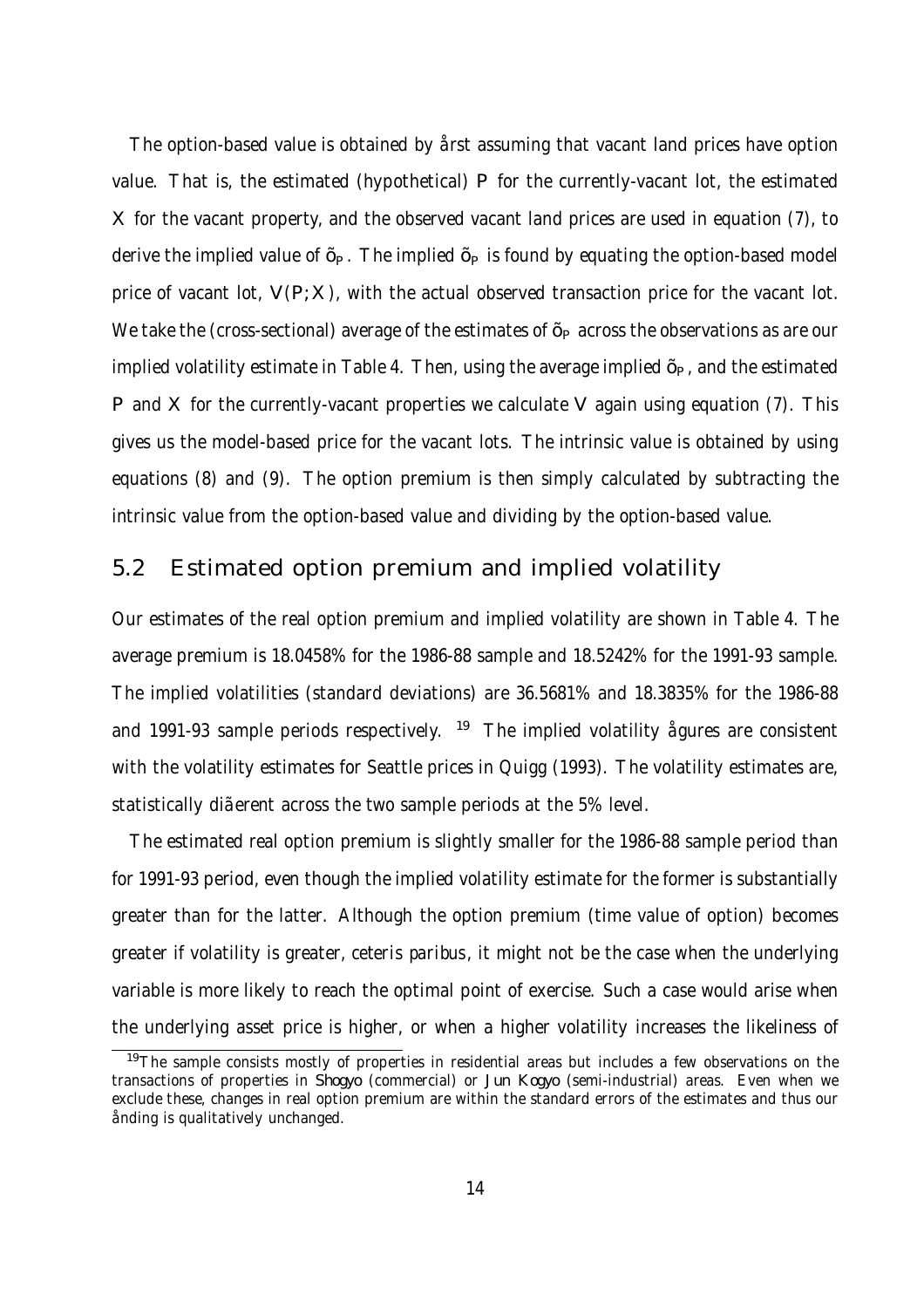reaching the exercise point, as in Grenadier (1995).

To check for the explanatory ability of the option premium, we regressed the observed price of the vacant land, P<sub>V</sub>, on both the intrinsic value, I, and the dia erence between the option value and intrinsic value, Dif. The regressions takes the form

$$
P_{V;i} = \tilde{a}_0 + \tilde{a}_1 I_i + \tilde{a}_2 D i f_i + \tilde{r}_i
$$
 (14)

where  $\tilde{\eta}$  is an error term. If the option valuation model developed in Quigg (1993) is correct, then we would expect the constant term,  $\tilde{a}_0$ , to be zero, and the coeécients  $\tilde{a}_1$  and  $\tilde{a}_2$  to be one. The results are displayed in Table 5.

We ånd that both I and Dif have predictive ability but the estimated coeécients were statistically dia erent from one in both samples, except for the estimate of  $\tilde{\sigma}_{2}$  of 1986-88 sample, when only Dif is the independent variable. The constant term is not statistically diãerent from zero for the 1991-93 sample when both I and Dif are both included as explanatory variables. Although the null is rejected in most cases, it is of importance to note that the option value over and above the intrinsic value (the premium) has signiåcant explanatory power.

### 6 REAL OPTION PREMIUM

### AND DEVELOPMENT ACTIVITY

We observe that the estimated option premium in the 1986-88 period is only slightly smaller than in the 1991-93 period, despite the fact the implied volatility estimates are substantially greater in the \bubble" period. This suggests that in the 1986-88 sample period, the real option is more likely to be exercised because of a higher volatility. Thus, in a sense, the pair of estimates, the real option premium and the implied volatility, represent how much better oã landowners could be if they wait for a while. The pair of estimates could be an inverse measure of the willingness of a landowner to develop the site immediately. Then the possibility that a plot of land is developed in a given time interval should be related to these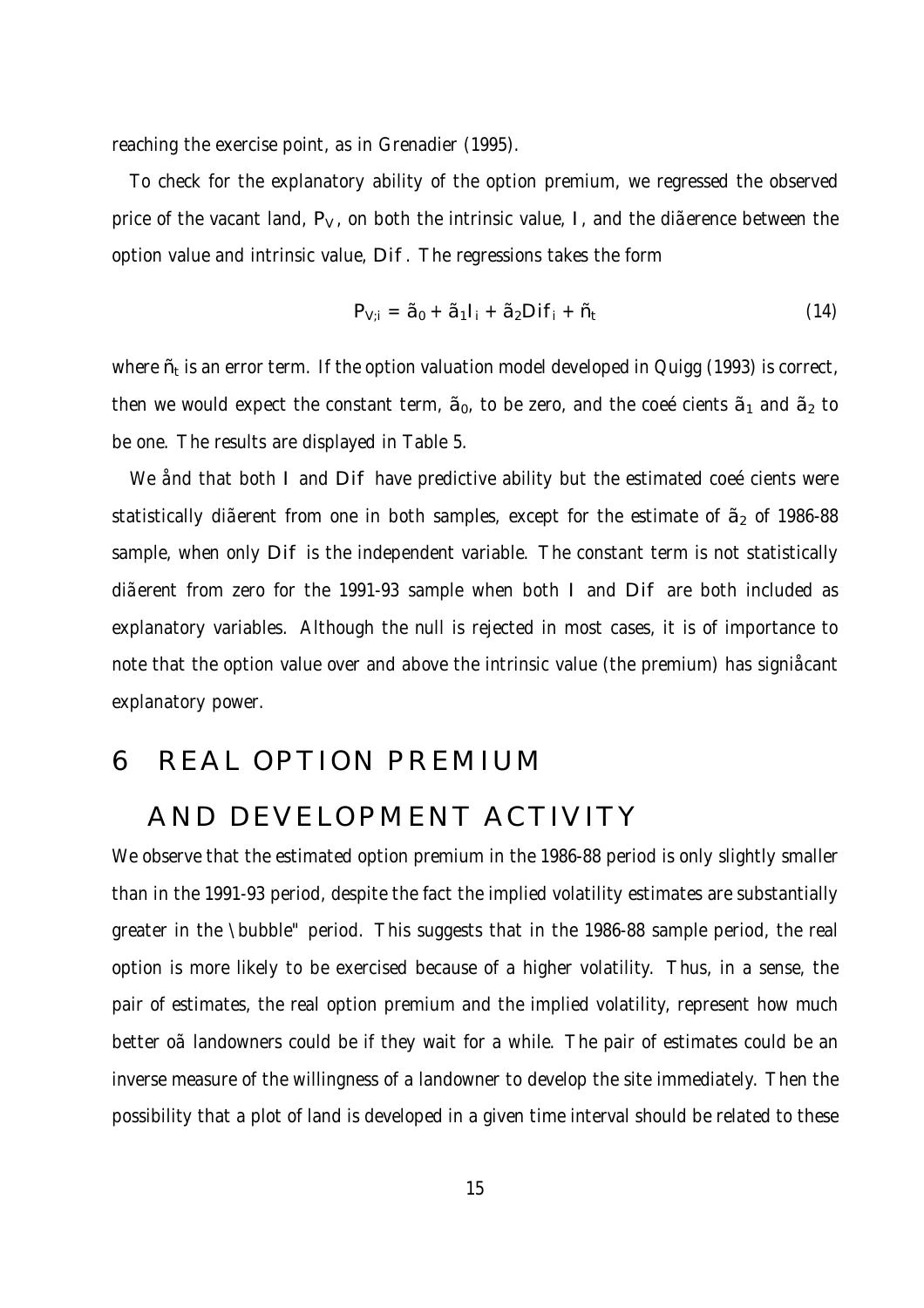two estimates. <sup>20</sup> Given that the price processes of real estate properties in an area are likely to be correlated, when one observes a higher likelihood of option-exercise for a plot of vacant land, the similar situation should prevail among properties in that area, resulting in enhanced development activities there. This is the hypothesis argued in Quigg (1995) and that Holland, Ott, and Riddiough (1995) partially tested. Our ånding provides support for this argument. Figure 1 illustrates that during 1986-88 housing starts in Tokyo hit its peak. It happens that our volatility estimate (and premium) for this sample period implies that the real option was more likely to be exercised than in the post \bubble" period sample of 1991- 93. This is consistent with the theoretical prediction of Grenadier (1995) that overbuilding is more likely as volatility increases.

In addition, an analysis of market participants provides additional insight on the issue. The participants in the real estate market can be roughly divided into two groups: individuals and companies. Companies here typically represent real estate developers. Individual landowners can usually exploit the option to develop only through selling their properties to companies due to their technical or ånancial constraints to conduct development as proåt-maximizing activity. Furthermore, when individuals commit to development activity for their own sake, they would be less sensitive to the changes in real option premia as well as volatility since noneconomic factors such as liquidity needs or lifecycle reasons also aãect their decision. On the other hand, companies can exercise and materialize the option to develop on their own and in many cases commit to a purchase of land with a speciåc development plan. These companies typically purchase land, develop, and sell it consecutively. Based on this scenario, one would predict that when the real option to develop is more likely to be exercised, as in the case of 1986-88 period of Tokyo real estate market, there should be a shift of ownership of vacant land from individuals to companies and a shift of ownership of developed properties from companies to individuals. In other words, companies would buy the vacant

<sup>&</sup>lt;sup>20</sup> Investors exercise their real option rationally when the option premium is zero. However, given that each investor is unique in the preference on houses and faces diãerent development costs due to the diãerence in the bargaining power with contractors, there would be a range, rather than a point, of P which induces development in the market as a whole.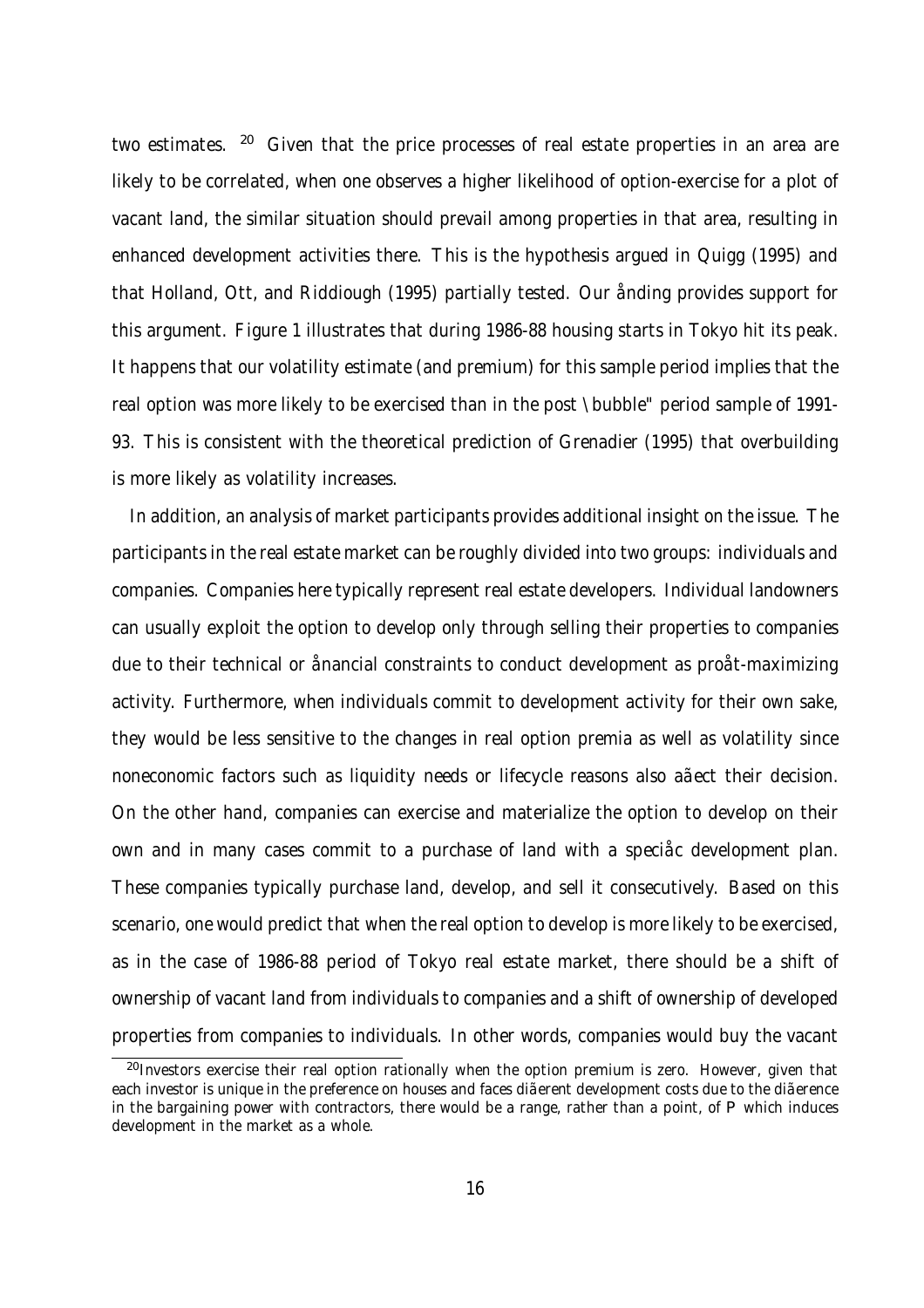lots from individuals to develop and then sell the newly developed property immediately after construction. In addition, the relative presence of individuals as market participants would decrease (increase) under such environment. The prediction is indeed supported by the descriptive statistics of our sample, shown in Table 1.

### 7 CONCLUDING REMARKS

The present paper estimated the value of the option to wait for the optimal timing of development of vacant land in Tokyo. The option premium during the post-bubble period is on average 18.5242%. This is slightly higher than the estimated 18.0458% average premium for the late 1980s which is a period characterized by a dramatic rise in land price. Quigg ånds that the premium in residential areas (low and high density) in the US ranged from about 2% to 11% during late 1970s. It is interesting to note that the absolute magnitude of the estimates of the option premium for the Tokyo residential area of Nerima ward is substantially larger than for the US. Hence a part of the dia erence in residential land prices between the US and Japan could be due to the diãerence in the option premium to wait embedded in undeveloped property.

These åndings are also consistent with the notion of a building cycle where property prices in a given area, in our case Tokyo, are highly correlated (Quigg, 1995). When it is proåtable to exercise the option to develop one plot of land, it should be proåtable on other property in the area as well, leading to a construction boom which we witnessed during the second half of the 1980s. The reverse occurs when it is not optimal to build resulting in a drastic decline in construction. The prediction is also supported by the fact that both the housing starts and real estate transactions hit its peak around 1986-88 and remained low throughout the period of 1991-93.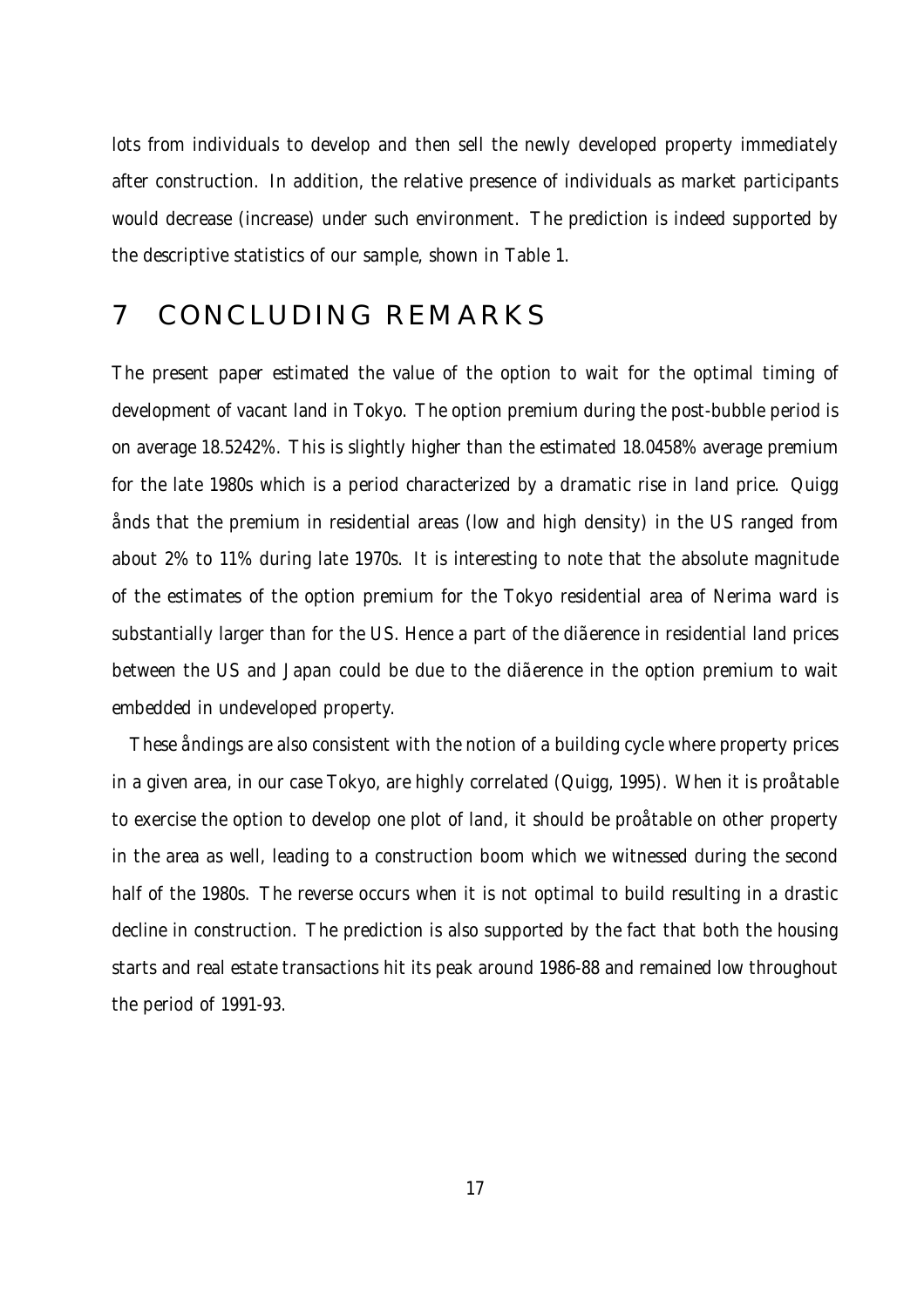### REFERENCES

Abel, A.B., A.K. Dixit, J.C. Eberly, and R.S. Pindyck (1996). \Options, the Value of Capital, and Investment," Quarterly Journal of Economics 110 (August): 753-777.

Brennan, M., and E. Schwartz (1989). \Evaluating Natural Resource Investment," Journal of Business 58, 2: 135-157.

Cappoza, D.R., and G.A.Sick (1991). \Valuing Long-Term Leases: The Option to Redevelop," Journal of Real Estate Finance and Economics 4, 2: 204-223.

Cox, J.C., J.E. Ingersoll, and S.A. Ross (1985). \An Intertemporal General Equilibrium Model of Asset Prices," Econometrica 53 (March): 363-384.

Dixit, A.K. (1989). \Entry and Exit Decisions under Uncertainty," Journal of Political Economy 97, 9: 620-638.

Dixit, A.K., and R.S. Pindyck (1994). Investment under Uncertainty. Princeton, NJ: Princeton University Press.

Gibson, R., and E.S. Schwartz (1990). \Stochastic Convenience Yield and the Pricing of Oil Contingent Claims," Journal of Finance 45, 3: 959-976.

Grenadier, S.R. (1995). \The Persistence of Real Estate Cycles," Journal of Real Estate Finance and Economics 10: 95-119.

Grenadier, S.R. (1996). \The Strategic Exercise of Options: Development Cascades and Overbuilding in Real Estate Markets," Journal of Finance 51, 5: 1653-1679.

Holland, A.S., S.H. Ott, and T.J. Riddiough (1995). \Uncertainty and the Rate of Commercial Real Estate Development," Working paper, Massachusetts Institute of Technology.

Ito, T. (1992). The Japanese Economy. Cambridge, MA: MIT Press.

Kulatilaka, N. (1995). \The Value of Flexibility: A General Model of Real Options," in: L. Trigeorgis (ed.), Real Options in Capital Investment: Models, Strategies, and Applications (Westport, Conn: Praeger).

McDonald, R., and D. Siegel (1986). \The Value of Waiting to Invest," Quarterly Journal of Economics 101, 4: 707-727.

Paddock, J., D. Siegel, and J. Smith (1988). \Option Valuation of Claims on Physical Assets: The Case of Oãshore Petroleum Leases," Quarterly Journal of Economics 103, 3: 479-508.

Pindyck, R.S. (1993). \Investments of Uncertain Cost," Journal of Financial Economics 34, 1: 53-76.

Quigg, L. (1993). \Empirical Testing of Real Option-Pricing Models," Journal of Finance 48, 2: 621-640.

Quigg, L. (1995). \Optimal Land Development," in: L. Trigeorgis (ed.), Real Options in Capital Investment: Models, Strategies, and Applications (Westport, Conn: Praeger).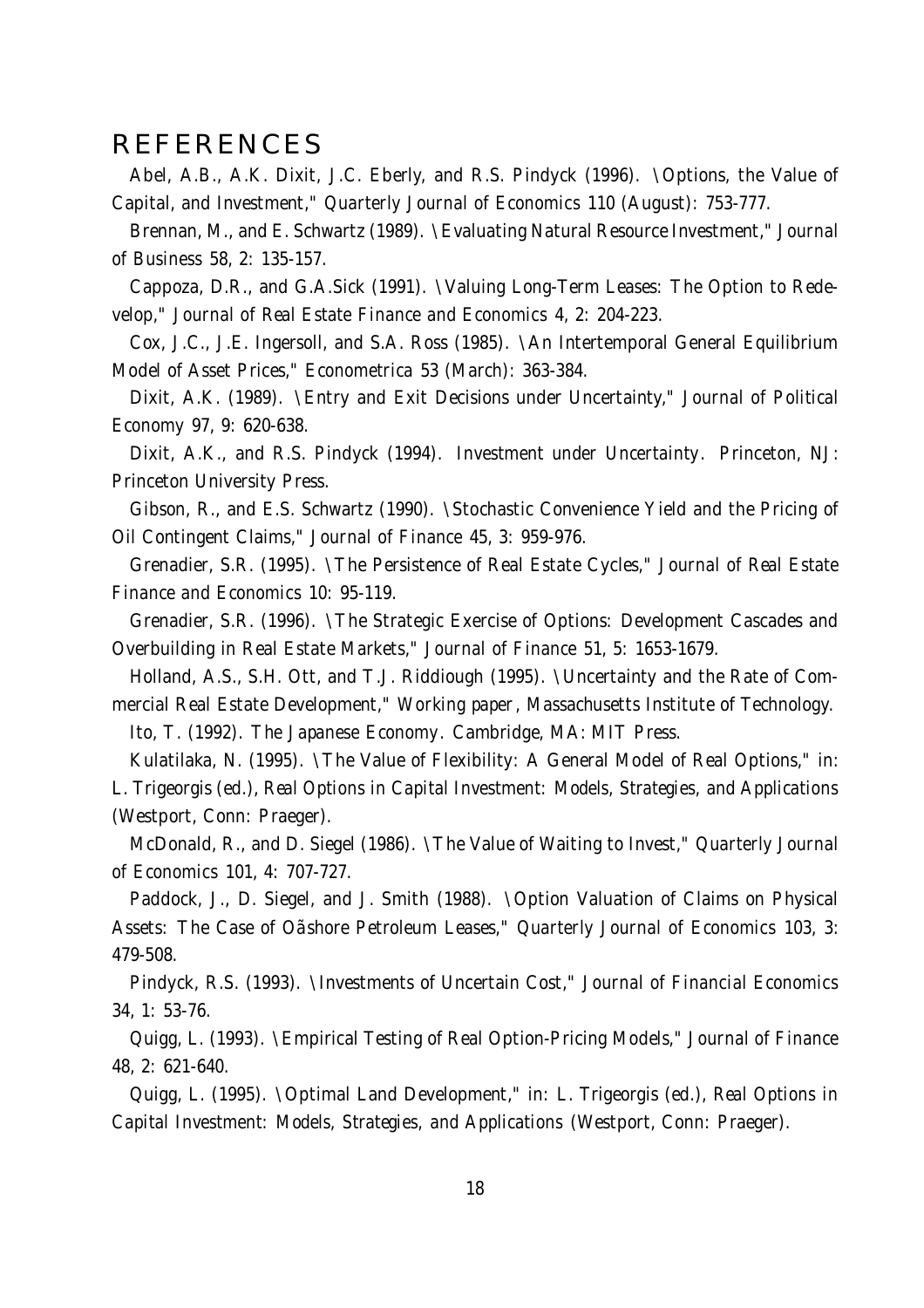Stone, D., and W. Ziemba (1993). \Land and Stock Prices in Japan," Journal of Economic Perspectives 7, : 149-165.

Titman, S. (1985). \Urban Land Prices Under Uncertainty," American Economic Review 75, 3: 505-514.

Trigeorgis, L. (1993). \The Nature of Option Interactions and the Valuation of Investment with Multiple Real Options," Journal of Financial and Quantitative Analysis 28, 1: 1-20.

Trigeorgis, L. (1996). Real Options: Managerial Flexibility and Strategy in Resource Allocation. Cambridge, MA: MIT Press.

Williams, J. T. (1991). \Real Estate Development as an Option," Journal of Real Estate Finance and Economics 4, 2: 191-208.

Williams, J. T. (1997). \Redevelopment of Real Assets," Real Estate Economics 25, 3: 387-408.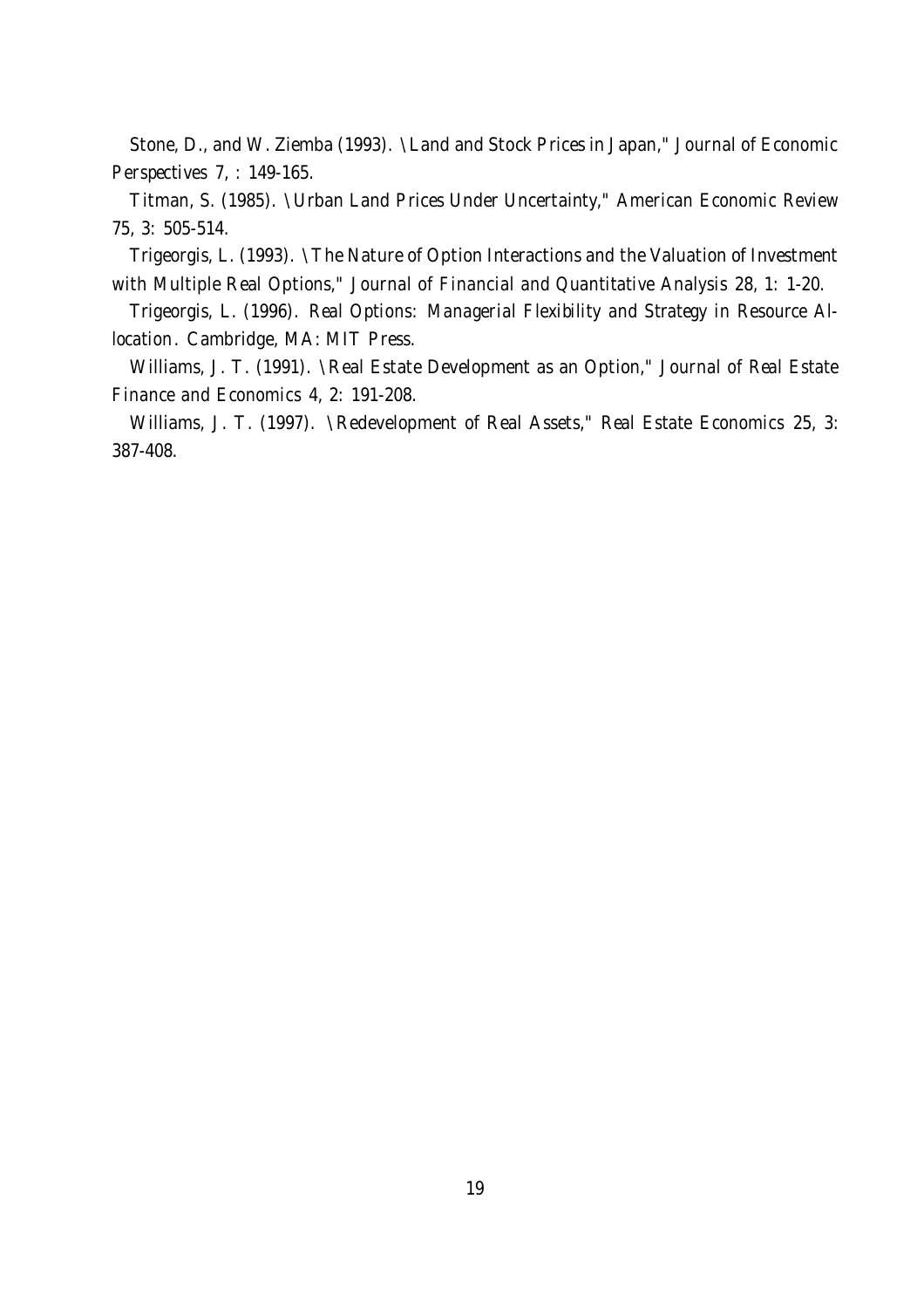| Seller-Buyer          | 1986-88      |              | 1991-93      |              |  |
|-----------------------|--------------|--------------|--------------|--------------|--|
| Combination           | Vacant       | Developed    | Vacant       | Developed    |  |
| Individual-Individual | 14 (11.9%)   | 23 (14.3%)   | 93 (46.3%)   | 114 (41.6%)  |  |
| Individual-Company    | 40 (33.9%)   | 30 (18.6%)   | 19 ( 9.5%)   | 18 (6.6%)    |  |
| Company-Individual    | 12 (10.2%)   | 47 (29.2%)   | 39 (19.4%)   | 45 (16.4%)   |  |
| Company-Company       | 20 (16.9%)   | 15 (9.3%)    | 7(3.5%)      | 4(1.5%)      |  |
| Individual-Unknown    | $6(5.1\%)$   | 15 ( 9.3%)   | $2(1.0\%)$   | 11 (4.0%)    |  |
| Unknown-Individual    | $0(-)$       | $2(1.2\%)$   | $6(3.0\%)$   | 12 (4.4%)    |  |
| Company-Unknown       | $4(3.4\%)$   | $0(-)$       | $1(0.5\%)$   | $1(0.4\%)$   |  |
| Unknown-Company       | 3(2.5%)      | $3(1.9\%)$   | $0(-)$       | $0(-)$       |  |
| Unknown-Unknown       | 19 (16.1%)   | 28 (17.4%)   | 34 (16.9%)   | 69 (25.2%)   |  |
| Total                 | 118 (100.0%) | 161 (100.0%) | 201 (100.0%) | 274 (100.0%) |  |

Table 1: Descriptive Statistics of Land Transaction Data. The ågures represent the number of transactions and corresponding properties belonging to each category of seller-buyer combination. The term \Company" includes real estate developers, brokers and other types of companies.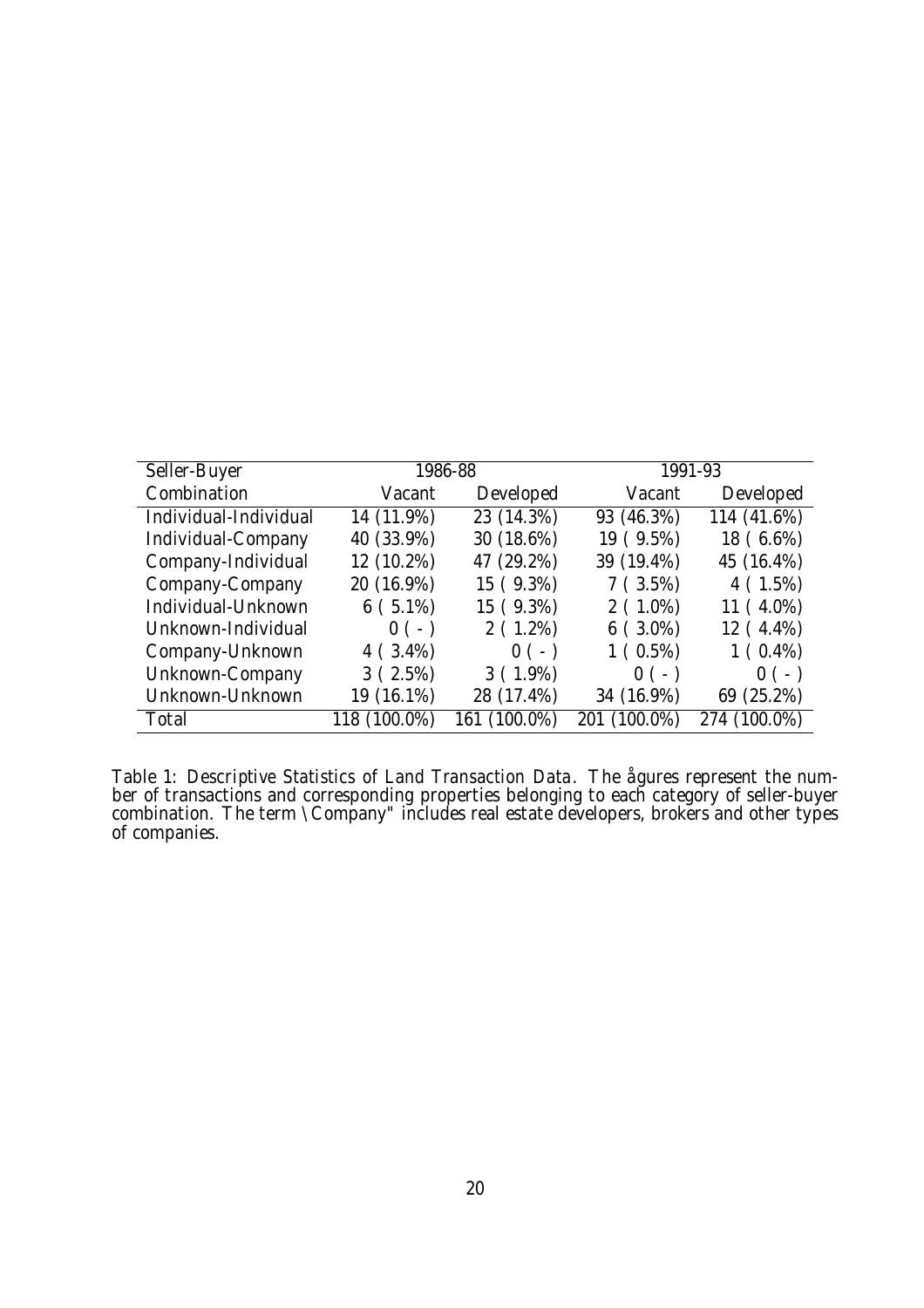| Variable       | Coeécient | t-statistic | Variable       | Coeécient | t-statistic |
|----------------|-----------|-------------|----------------|-----------|-------------|
| $\tilde{a}_0$  | 7.7968    | 6.463       | $d_7$          | 0.0651    | 0.33        |
| $\ln q_1$      | 0.8233    | 9.12        | $d_8$          | 0.2056    | 1.16        |
| In Age         | $-0.0834$ | 5.39        | d <sub>9</sub> | 0.0891    | 0.20        |
| In Dist        | $-0.2212$ | 3.26        | $d_{10}$       | $-0.0275$ | 0.14        |
| In Road        | 0.2108    | 1.61        | $d_{14}$       | 0.2508    | 1.93        |
| In y           | 0.1943    | 1.09        | $d_{15}$       | 0.0822    | 0.82        |
| Q864           | $-0.2895$ | 1.28        | $d_{16}$       | $-0.0070$ | 0.04        |
| Q872           | 0.2636    | 2.68        | $d_{17}$       | $-0.0401$ | 0.22        |
| Q873           | 0.4508    | 4.78        | $d_{18}$       | $-0.0714$ | 0.41        |
| Q874           | 0.4643    | 3.85        | $d_{19}$       | 0.2481    | 1.23        |
| Q881           | 0.2347    | 1.51        | $d_{20}$       | 0.6439    | 1.58        |
| Q882           | 0.5718    | 3.09        | $d_{21}$       | $-0.0789$ | 0.39        |
| $d_1$          | 0.0765    | 0.18        | $Z_1$          | $-0.1396$ | 0.87        |
| d <sub>2</sub> | $-0.1085$ | 0.46        | $Z_2$          | 0.1208    | 0.55        |
| $d_3$          | 0.2091    | 0.75        | $Z_3$          | 0.2182    | 0.56        |
| $d_4$          | 0.3159    | 2.34        | $Z_4$          | 0.8888    | 1.39        |
| d <sub>5</sub> | 0.2413    | 1.70        | $Z_5$          | 0.0739    | 0.18        |
| $d_6$          | $-0.2282$ | 1.47        |                |           |             |
|                |           |             |                |           |             |

Number of Observations: 161 Adjusted  $R^2$ : 0.6154

Table 2: Hedonic Regression for 1986-88 Sample. For the ith property,  $d_1$   $\hat{A}$   $d_{21}$ : dummy variables for districts within Nerima-ward.  $Z_1$   $\mathsf{A}$   $Z_5$ : zoning dummy variables for dai-nishu jukyo senyo chiiki, jukyo chiiki, kinrin shogyo chiiki, shogyo chiiki, and junkogyo chiiki respectively (please refer to footnote 12). Q is the quarterly dummy variable where the subscript denotes the year and quarter.  $\mathfrak{q}_1$  is land area, Age is the building age in months, Dist is the distance to the nearest train station, Road is the width of the road in front of the lot, y denotes youseki-ritsu which is the ratio of the total area of the building to the area of the lot.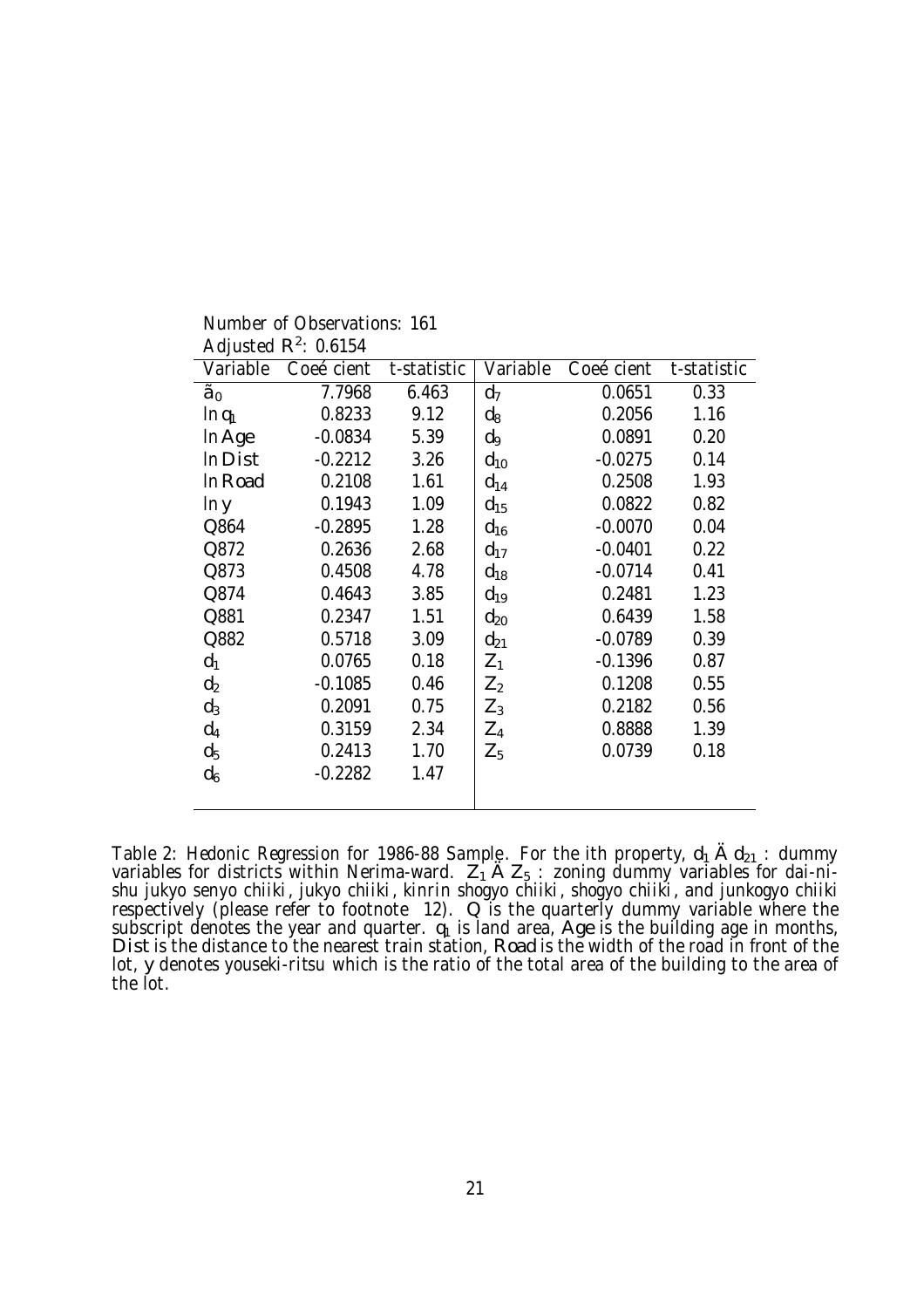| Variable       | Coeécient | t-statistic | Variable | Coeécient t-statistic |      |
|----------------|-----------|-------------|----------|-----------------------|------|
| $\tilde{a}_0$  | 8.8963    | 6.463       | $d_8$    | 0.2359                | 2.51 |
| $\ln q_1$      | 0.8001    | 9.12        | d9       | 0.1807                | 1.69 |
| In Age         | $-0.0747$ | 5.39        | $d_{10}$ | $-0.0208$             | 0.23 |
| In Dist        | $-0.1279$ | 3.26        | $d_{11}$ | $-0.0244$             | 0.35 |
| In Road        | 0.1854    | 1.61        | $d_{12}$ | 0.0248                | 0.58 |
| In y           | 0.3174    | 1.09        | $d_{13}$ | 0.0588                | 0.54 |
| Q914           | $-0.1039$ | 1.28        | $d_{14}$ | 0.1398                | 1.60 |
| Q922           | $-0.0347$ | 2.68        | $d_{15}$ | 0.1150                | 1.03 |
| Q923           | $-0.0489$ | 4.78        | $d_{16}$ | $-0.1163$             | 0.71 |
| Q924           | $-0.0684$ | 3.85        | $d_{17}$ | 0.0423                | 0.33 |
| Q931           | $-0.0822$ | 1.51        | $d_{18}$ | 0.2783                | 1.26 |
| Q932           | $-0.1397$ | 3.09        | $d_{19}$ | $-0.1381$             | 1.13 |
| $d_1$          | 0.1039    | 0.18        | $d_{20}$ | $-0.0418$             | 0.55 |
| $d_2$          | 0.0316    | 0.46        | $d_{21}$ | $-0.1120$             | 1.59 |
| $d_3$          | 0.2104    | 0.75        | $d_{22}$ | 0.1418                | 1.08 |
| $d_4$          | 0.0087    | 2.34        | $Z_1$    | 0.0377                | 0.50 |
| $d_5$          | 0.0603    | 1.70        | $Z_2$    | 0.0899                | 0.81 |
| d <sub>6</sub> | $-0.1356$ | 1.47        | $Z_3$    | 0.3363                | 2.38 |
| d <sub>7</sub> | 0.0168    | 0.17        | $Z_4$    | $-0.0812$             | 0.50 |
|                |           |             | $Z_5$    | $-0.1030$             | 0.89 |
|                |           |             |          |                       |      |

Number of Observations: 274 Adjusted  $R^2$ : 0.7920

Table 3: Hedonic Regression for 1991-93 Sample. For the ith property,  $d_1$   $\hat{A}$   $d_{22}$ : dummy variables for districts within Nerima-ward.  $Z_1$   $\tilde{A}Z_5$ : zoning dummy variables for dai-ni-shu<br>intuga contra objiki, intuga objiki, kingin obonus objiki, obonus objiki, and ingkonus objiki, jukyo senyo chiiki, jukyo chiiki, kinrin shogyo chiiki, shogyo chiiki, and junkogyo chiiki,<br>respectively (please refer to footnote 12). Q is the quarterly dummy variable where the subscript denotes the year and quarter.  $q_1$  is land area, Age is the building age in months, Dist is the distance to the nearest train station, Road is the width of the road in front of the lot, y denotes youseki-ritsu which is the ratio of the total area of the building to the area of the lot.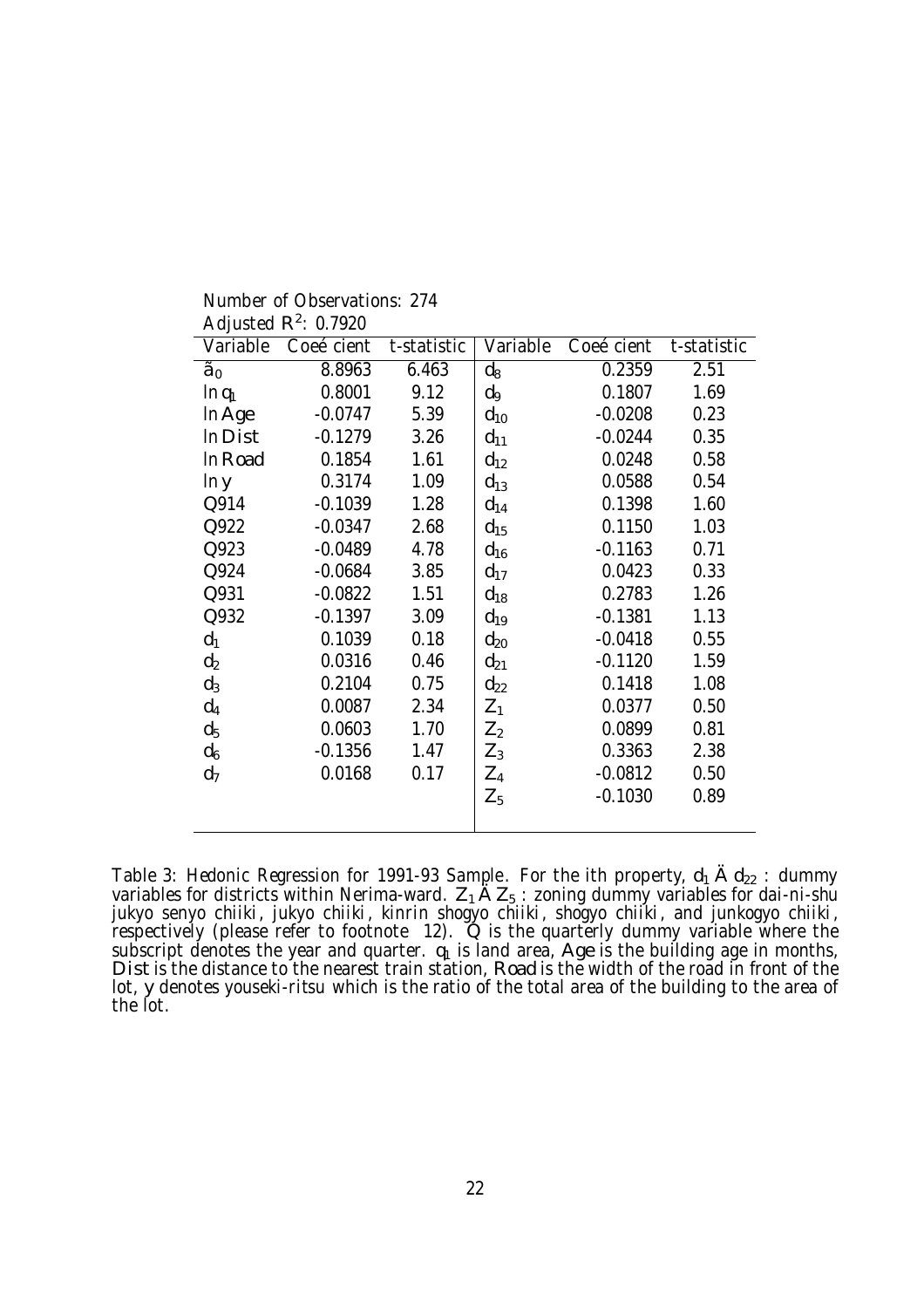|                        | 1986-88   | 1991-93   | <b>Di</b> aerence |
|------------------------|-----------|-----------|-------------------|
| <b>Option Premium</b>  | 18.0458   | 18.5242   |                   |
|                        | (12.2099) | (15.3236) |                   |
| Implied Volatility     | 36.5681   | 18.3835   | $***$             |
|                        | (16.156)  | (14.8459) |                   |
| Number of observations | 118       | 201       |                   |

Table 4: Option Premium and Implied Volatility. Option premium and implied volatility are in percent. The option premium is option value minus intrinsic value divided by the option value. Standard deviation in parenthesis. The diãerence in mean tests are t-statistics (null is that the mean values are the same). The signs (\*\*) and (\*) denote signiåcance for a two-tail test at the 1% and 5% level respectively.

|               |            | 86-88   |            |            | 91-93      |            |
|---------------|------------|---------|------------|------------|------------|------------|
| Coeã          |            | Dif     | + Dif      |            | Dif        | $I + Diff$ |
| $\tilde{a}_0$ | 45279**    | 84076** | 35580**    | 22849**    | 53046**    | 582.98     |
|               | (4.28)     | (11.6)  | (3.56)     | (4.31)     | (19.9)     | (0.15)     |
| $\tilde{a}_1$ | $0.5725**$ |         | $0.4720**$ | $0.7962**$ |            | $0.8400**$ |
|               | (5.47)     |         | (7.00)     | (2.51)     |            | (2.88)     |
| $\tilde{a}_2$ |            | 1.0704  | $0.7664*$  |            | $1.3010**$ | $1.3732**$ |
|               |            | (0.38)  | (1.40)     |            | (2.23)     | (4.04)     |
| F-test        |            |         | 41.95**    |            |            | $215.56**$ |
| Adj. $R^2$    | 0.3162     | 0.2250  | 0.4218     | 0.3263     | 0.3231     | 0.6853     |

Table 5: Regression on Vacant Land Price on Intrinsic Value and Option Premium. t-<br>statistic is in parenthesis. The t-statistics are for the null of  $\tilde{\bf a}_0 = {\bf 0}$ ,  $\tilde{\bf a}_1 = {\bf 1}$ , and  $\tilde{\bf a}_2 = {\bf 1}$ . F-test is for the null  $\tilde{a}_1 = \tilde{a}_2 = 1$ . The marks (\*\*) and (\*) denote signi $\hat{a}$ ance at the 1% and 5% signiåcance level.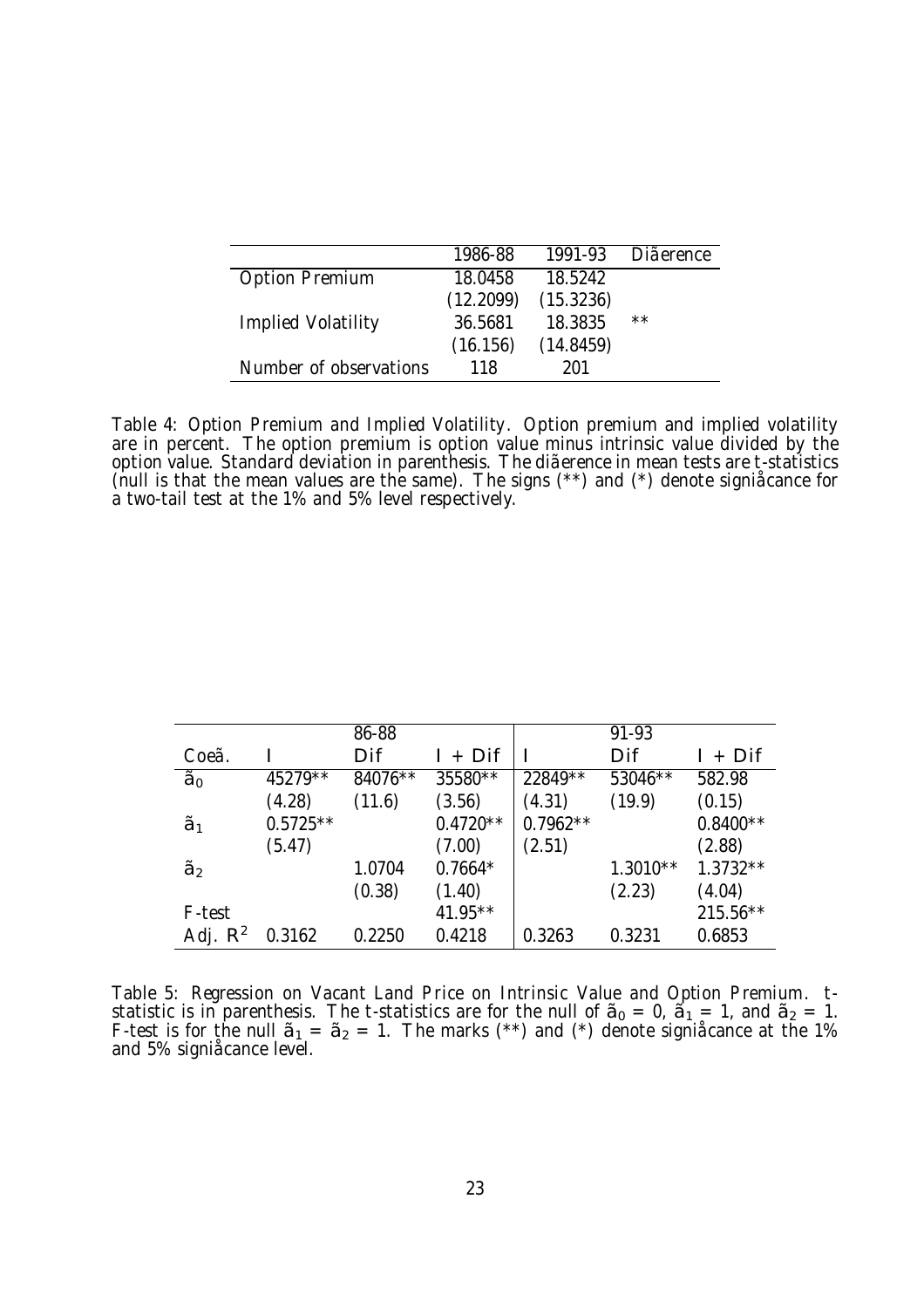

Figure 1: *Tokyo Real Estate Market: 1984-93*. The Land Price Index for Tokyo residential land prices (thick straight line) is provided by the National Land Agency. The housing starts statistics (dotted line, in thousands) is provided by the Ministry of Construction. The number of real estate transaction statistics (straight line with square markers, in thousands) is provided by the Ministry of Justice.